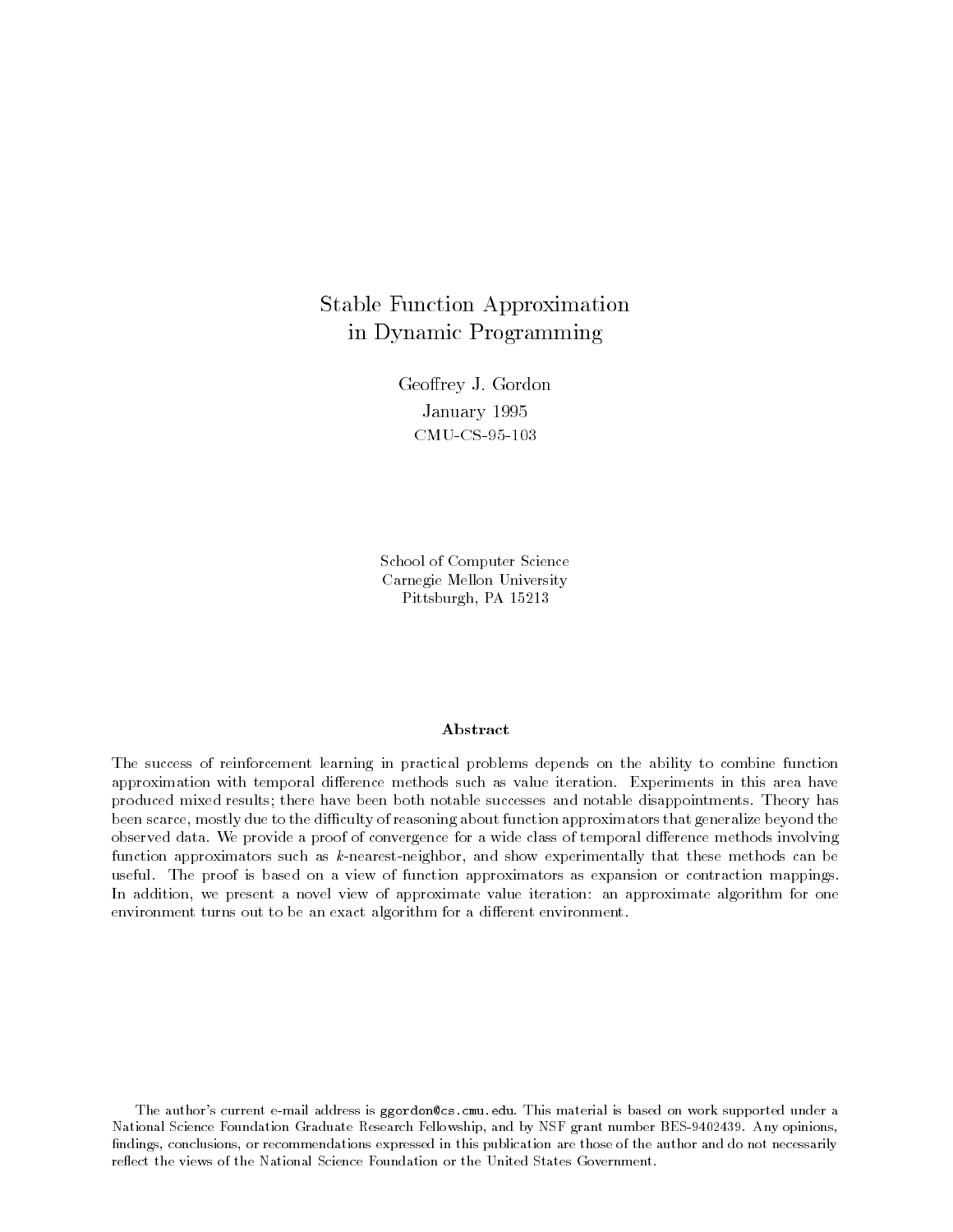Keywords: machine learning, dynamic programming, temporal dierences, value iteration, function approximation and the property of the second second second second second second second second second second second second second second second second second second second second second second second second second second se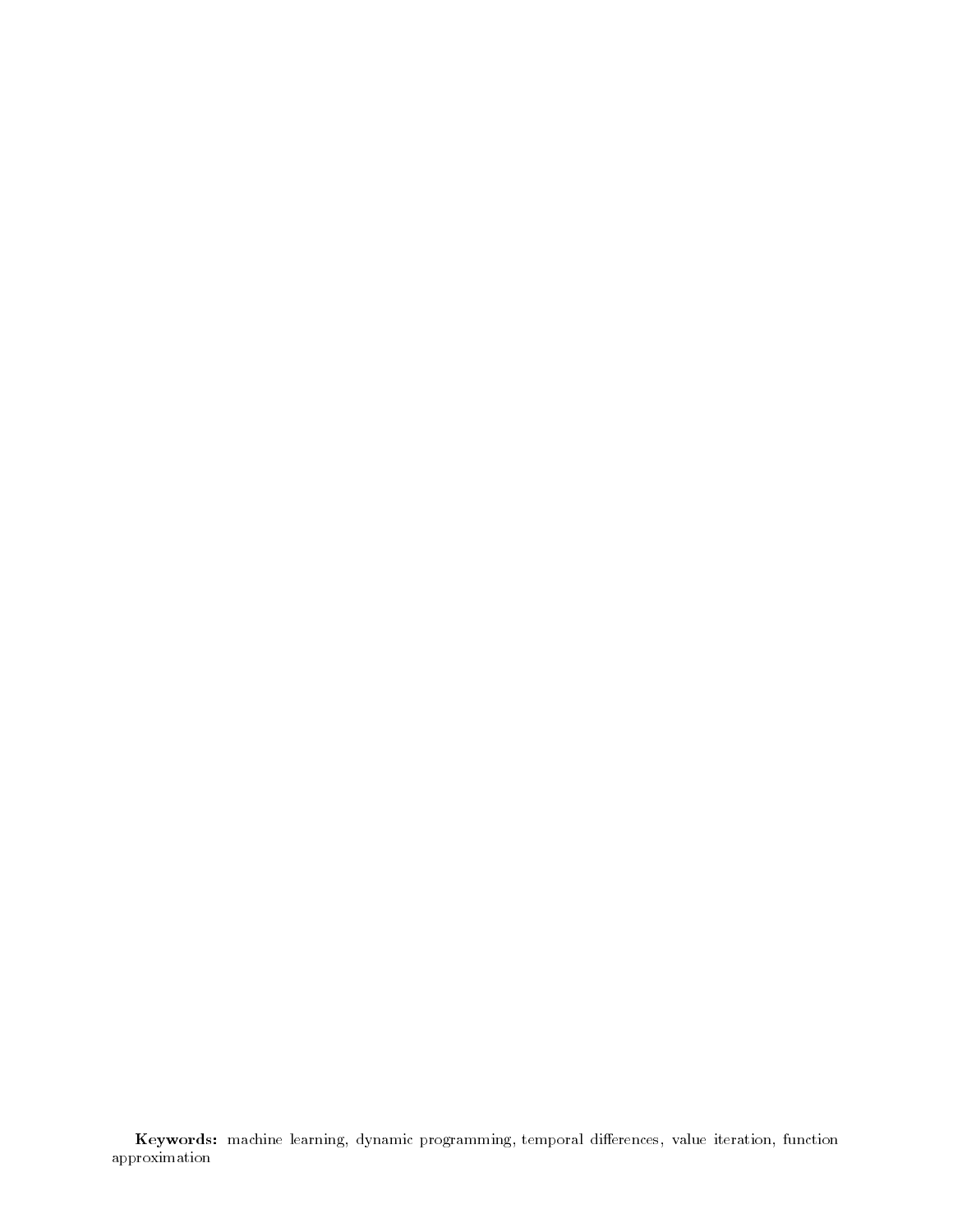#### 1Introduction and background

The problem of temporal credit assignment  $-$  deciding which of a series of actions is responsible for a delayed reward or penalty  $-$  is an integral part of machine learning. The methods of temporal differences are one approach to this problem. In order to learn how to select actions, they learn how easily the agent can achieve a reward from various states of its environment. Then, they weigh the immediate rewards for an action against its long-term consequences  $-$  a small immediate reward may be better than a large one, if the small reward allows the agent to reach a high-payoff state. If a temporal difference method discovers a low-cost path from one state to another, it will remember that the first state can't be much harder to get rewards from than the second; in this way, information propagates backwards from states in which an immediate reward is possible to those from which the agent can only achieve a delayed reward.

One of the first examples of a temporal difference method was the Bellman-Ford single-destination shortest paths algorithm [Bel58, FF62], which learns paths through a graph by repeatedly updating the estimated distance-to-goal for each node based on the distances for its neighbors. At around the same time, research on optimal control led to the solution of Markov processes and Markov decision processes (see below) by temporal difference methods [Bel61, Bla65]. More recently [Wit77, Sut88, Wat89], researchers have attacked the problem of solving an unknown Markov process or Markov decision process by experimenting with it.

Many of the above methods have proofs of convergence [BT89, WD92, Day92, JJS94, Tsi94]. Unfortunately, most of these proofs assume that we represent our solution exactly and therefore expensively, so that solving a Markov decision problem with n states requires  $O(n)$  storage. On the other hand, it is perfectly possible to perform temporal differencing on an approximate representation of the solution to a decision problem — Bellman discusses quantization and low-order polynomial interpolation in [Bel61], and approximation by orthogonal functions in [BD59, BKK63]. These approximate temporal difference methods are not covered by the above convergence proofs. But, if they do converge, they can allow us to find numerical solutions to problems which would otherwise be too large to solve.

Researchers have experimented with a number of approximate temporal difference methods. Results have been mixed: there have been notable successes, including Samuels' checkers player [Sam59], Tesauro's backgammon player [Tes90], and Lin's robot navigation [Lin92]. But these algorithms are notoriously unstable; Boyan and Moore [BM95] list several embarrassingly simple situations where popular approximate algorithms fail miserably. Some possible reasons for these failures are given in [TS93, Sab93].

Several researchers have recently conjectured that some classes of function approximators work more reliably with temporal difference methods than others. For example, Sutton [SS94] has provided experimental evidence that linear functions of coarse codes, such as CMACs, can converge reliably for some problems. He has also suggested that online exploration of a Markov decision process can help to concentrate the representational power of a function approximator in the important regions of the state space.

We will prove convergence for a significant class of approximate temporal difference algorithms, including algorithms based on k-nearest-neighbor, linear interpolation, some types of splines, and local weighted averaging. These algorithms will converge when applied either to discounted decision processes or to an important subset of nondiscounted decision processes. We will give sufficient conditions for convergence to the exact value function, and for discounted processes we will bound the maximum error between the estimated and true value functions.

#### $\overline{2}$ Definitions and basic theorems  $-$

Our theorems in the following sections will be based on two views of function approximators. First, we will cast function approximators as expansion or contraction mappings; this distinction captures the essential difference between approximators that can exaggerate changes in their training values, like linear regression and neural nets, and those like k-nearest-neighbor that respond conservatively to changes in their inputs. Second, we will show that approximate temporal difference learning with some function approximators is equivalent to exact temporal difference learning for a slightly different problem. To aid the statement of these theorems, we will need several definitions.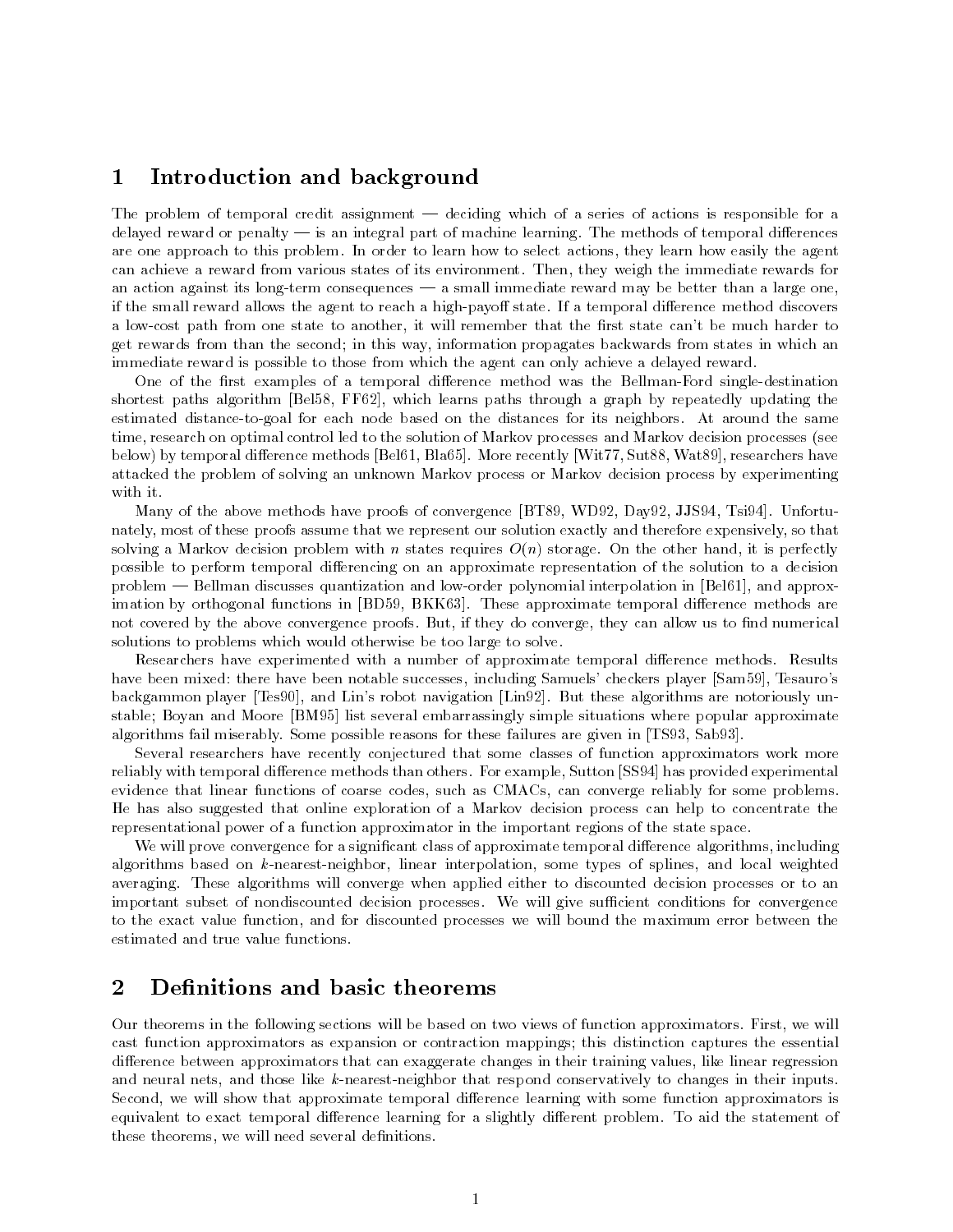DEFINITION: Consider a vector space S and a norm  $\|\cdot\|$  on S. If S is closed under limits in  $\|\cdot\|$ , then S is a complete vector space. Unless otherwise noted, all vector spaces will be assumed to be complete.

Examples of complete vector spaces include the real numbers under absolute value and the n-vectors of real numbers under Manhattan ( $L^+$ ), Euclidean ( $L^+$ ), and max ( $L^{++}$ ) norms. The max norm, defined as

 $\|\mathbf{a}\|_{\infty} \equiv \max |a_i|$ 

and the weighted max norm with weight vector  $W$ , defined as

$$
\|\mathbf{a}\|_{W} \equiv \max_{i} \frac{1}{W_i} |a_i|
$$

are particularly important for reasoning about Markov decision problems.

DEFINITION: A function f from a vector space S to itself is a *contraction mapping* if, for all points a and b in S,  $|| f(a) - f(b) || \leq \gamma || a - b ||$ . Here  $\gamma$ , the contraction factor or modulus, is any real number in [0,1]. If we merely have  $|| f(a) - f(b) || \le ||a - b||$ , we call f a nonexpansion.

For example, the function  $f(x) = 5 + \frac{1}{2}$  is a contraction with contraction factor  $\frac{1}{2}$ . The identity function is a nonexpansion. All contractions are nonexpansions.

**Lemma 2.1** Let C and D be contractions with contraction factors  $\gamma$  and  $\delta$  on some vector space S. Let M and N be nonexpansions on S. Then

- $\bullet$  C  $\circ$  N and N  $\circ$  C are each contractions with contraction factor  $\gamma$
- $\bullet$   $\cup$   $\circ$   $\cup$  is a contraction with factor  $\gamma$ o  $\hspace{0.2cm}$
- $\bullet$  M  $\circ$  IV is a nonexpansion.

DEFINITION: A point x is a fixed point of the function f if  $f(x) = x$ .

A function may have any number of fixed points. For example, the function  $x^2$  on the real line has two fixed points, 0 and 1; any number is a fixed point of the identity function; and  $x + 1$  has no fixed points.

**Theorem 2.1 (Contraction Mapping)** Let S be a vector space with norm  $\|\cdot\|$ . Suppose f is a contraction mapping on  $S$  with contraction factor  $\gamma$ . Then I has exactly one lixed point x  $\mid$  in  $S$ . For any initial point  $\mid$  $x_0$  in  $S$ , the sequence  $x_0$ ,  $f$  ( $x_0$ ),  $f$  ( $f$  ( $x_0$ )),... converges to  $x$  ; the rate of convergence of the above sequence in the norm  $\|\cdot\|$  is at least  $\gamma$ .

For example, the function  $3 + \frac{2}{2}$  has exactly one fixed point on the real line, namely  $x = 10$ .

If  $S$  is a finite-dimensional vector space, then convergence in any norm implies convergence in all norms.

DEFINITION: A *Markov decision process* is a tuple  $(S, A, \delta, c, \gamma, S_0)$ . MDPs are a formalism for describing the experiences of an agent interacting with its environment. The set S is the state space; A is the action space. At any given time t, the environment is in some state  $x_t \in S$ . The agent perceives  $x_t$ , and is allowed to choose an action  $a_t \in A$ . The transition function,  $\delta$  (which may be probabilistic), then acts on  $x_t$  and  $a_t$ to produce a next state  $x_{t+1}$ , and the process repeats.  $S_0$  is a distribution on S which gives the probability of being in each state at time 0. The cost function, c (which may be probabilistic), measures how well the agent is doing: at each time step t, the agent incurs a cost  $c(x_t, a_t)$ . The agent must act to minimize the expected discounted cost  $E[\sum_{t=0}^{\infty} \gamma^{t} c(x_t, a_t)]$ ;  $\gamma \in [0, 1]$  is called the discount factor. We will write  $V^*(x)$ for the *optimal value function*, the minimal possible expected discounted cost starting from state  $x$ . We introduce conditions below under which  $\nu$  – is unique and well-defined.

We will say that an MDP is deterministic if the functions  $c(x, a)$  and  $\delta(x, a)$  are deterministic for all x and  $a, i.e.,$  if the current state and action uniquely determine the cost and the next state. An MDP is finite if its state and action spaces are finite; it is *discounted* if  $\gamma < 1$ . We will call an MDP a *Markov process*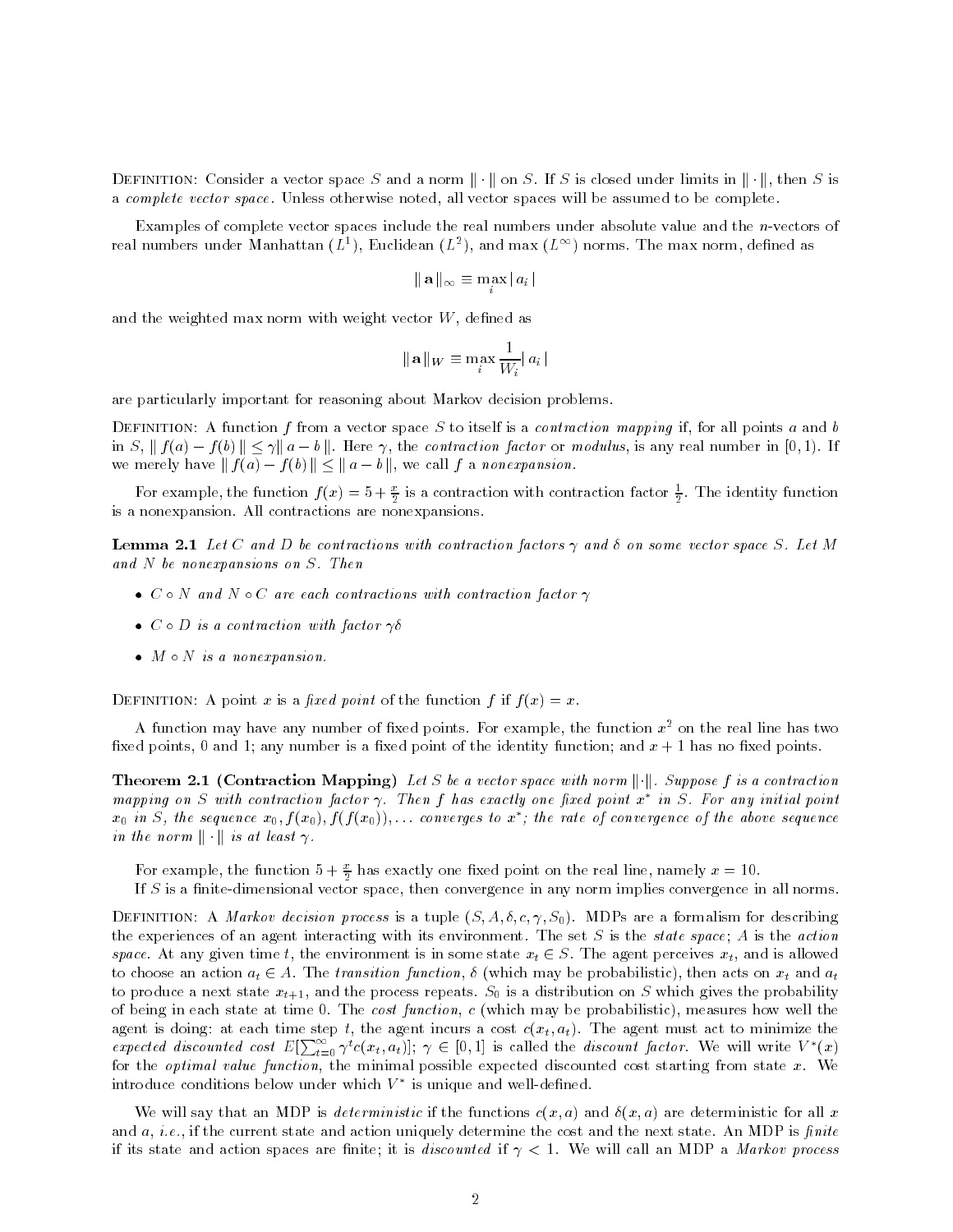if  $|A| = 1$ . In a Markov process, we cannot influence the expected discounted cost; our goal is merely to compute it.

There are several ways that we can ensure that  $V^*$  exists. In a finite discounted MDP, it is sufficient to require that the cost function  $c(x, a)$  have bounded mean and variance for all x and a. For a nondiscounted MDP, even if c is bounded, cycles may cause the expected total cost for some states to be infinite. So, we are usually interested in the case where some set of states  $G$  is absorbing and cost-free: that is, if we are in G at time t, we will be in G at time  $t + 1$ , and  $c(x, a) = 0$  for any  $x \in G$  and  $a \in A$ . Without loss of generality, we may lump all such states together and replace them by a single state. Suppose that state 1 of an MDP is absorbing. Call an action selection strategy proper if, no matter what state we start in, following the strategy ensures that  $P(x_t = 1) \rightarrow 1$  as  $t \rightarrow \infty$ . A finite nondiscounted MDP will have a well-defined optimal value function as long as

- $\bullet$  the cost function has bounded mean and variance,  $\hspace{0.1mm}$
- $\bullet$  there exists a proper strategy, and
- $\bullet$  there does not exist a strategy which has expected cost equal to  $-\infty$  from some initial state.

 $\bf r$  rom now on, we will assume that all MDPs that we consider have a well-defined  $\bf v$  . We will also assume that  $S_0$  puts a nonzero probability on every state in S. This allows us to avoid worrying about inaccessible states.

If we have two MDPs  $M_1 = (S, A_1, \delta_1, c_1, \gamma_1, S_0)$  and  $M_2 = (S, A_2, \delta_2, c_2, \gamma_2, S_0)$  which share the same state space, we can define a new MDP  $M_{12}$ , the *composition* of  $M_1$  and  $M_2$ , by alternately following transitions from  $M_1$  and  $M_2$ . More formally, let  $M_{12} = (S, A_1 \times A_2, o_{12}, c_{12}, \gamma_1 \gamma_2, S_0)$ . At each step, the agent will select one action from  $A_1$  and one from  $A_2$ ; we define the composite transition function  $\delta_{12}$  so that  $\delta_{12}(x,(a_1,a_2)) = \delta_2(\delta_1(x,a_1),a_2)$ . The cost of the composite action will be  $c_{12}(x,(a_1,a_2))$  =  $c_1(x, a_1) + \gamma_1 c_2(\delta_1(x, a_1), a_2).$ 

A trajectory is a sequence of tuples  $(x_0, a_0, c_0), (x_1, a_1, c_1), \ldots$ ; trajectories describe the experiences of an agent acting in an MDP. If the MDP is absorbing, there will be a point t so that  $c_t = c_{t+1} = ... = 0$ ; we will usually omit the portion of the trajectory after  $t$ .

Define a policy to be a function  $\pi : S \mapsto A$ . An agent may follow policy  $\pi$  by choosing action  $\pi(x)$ whenever it is in state  $x$ . It is possible to generalize the above definition to include randomized strategies and strategies which change over time; but the extra generality is unnecessary. It is well-known [Bel61, BT89] that every markov decision process with a well-defined  $\nu$  -has at least one  $\mathit{optimal}$  policy  $\pi$  ; an agent which follows  $\pi^*$  will do at least as well as any other agent, including agents which choose actions according to non-policies. The policy  $\pi^*$  will satisfy Bellman's equation

$$
(\forall x \in S) V^*(x) = E(c(x, \pi^*(x)) + \gamma V^*(\delta(x, \pi^*(x))))
$$

and every policy which satisfies Bellman's equation is optimal.

There are two broad classes of learning problems for Markov decision processes: *online* and *offline*. In both cases, we wish to compute an optimal policy for some MDP. In the offline case, we are allowed access to the whole MDP, including the cost and transition functions; in the online case, we are only given S and A, and then must discover what we can about the MDP by interacting with it. (In particular, in the online case, we are not free to try an action from any state; we are limited to acting in the current state.) We can transform an online problem into an offline one by observing one or more trajectories, estimating the cost and transition functions, and then pretending that our estimates are the truth. (This approach is called the *certainty equivalent* method.) Similarly, we can transform an offline problem into an online one by pretending that we don't know the cost and transition functions. Most of the remainder of the paper deals with offline problems, but we mention online problems again in section 5.

In the offine case, the optimal value function tells us the optimal policies: we may set  $\pi$  (x) to be any  $a$ which maximizes  $E(c(x, a) + \gamma V^*(\delta(x, a)))$ . (In the online case,  $V^*$  is not sufficient, since we can't compute the above expectation.) For a finite MDP, we can find  $V^*$  by dynamic programming. With appropriate assumptions, repeated application of the dynamic programming backup operator

$$
V(x) \leftarrow \min_{a \in A} E(c(x, a) + \gamma V(\delta(x, a)))
$$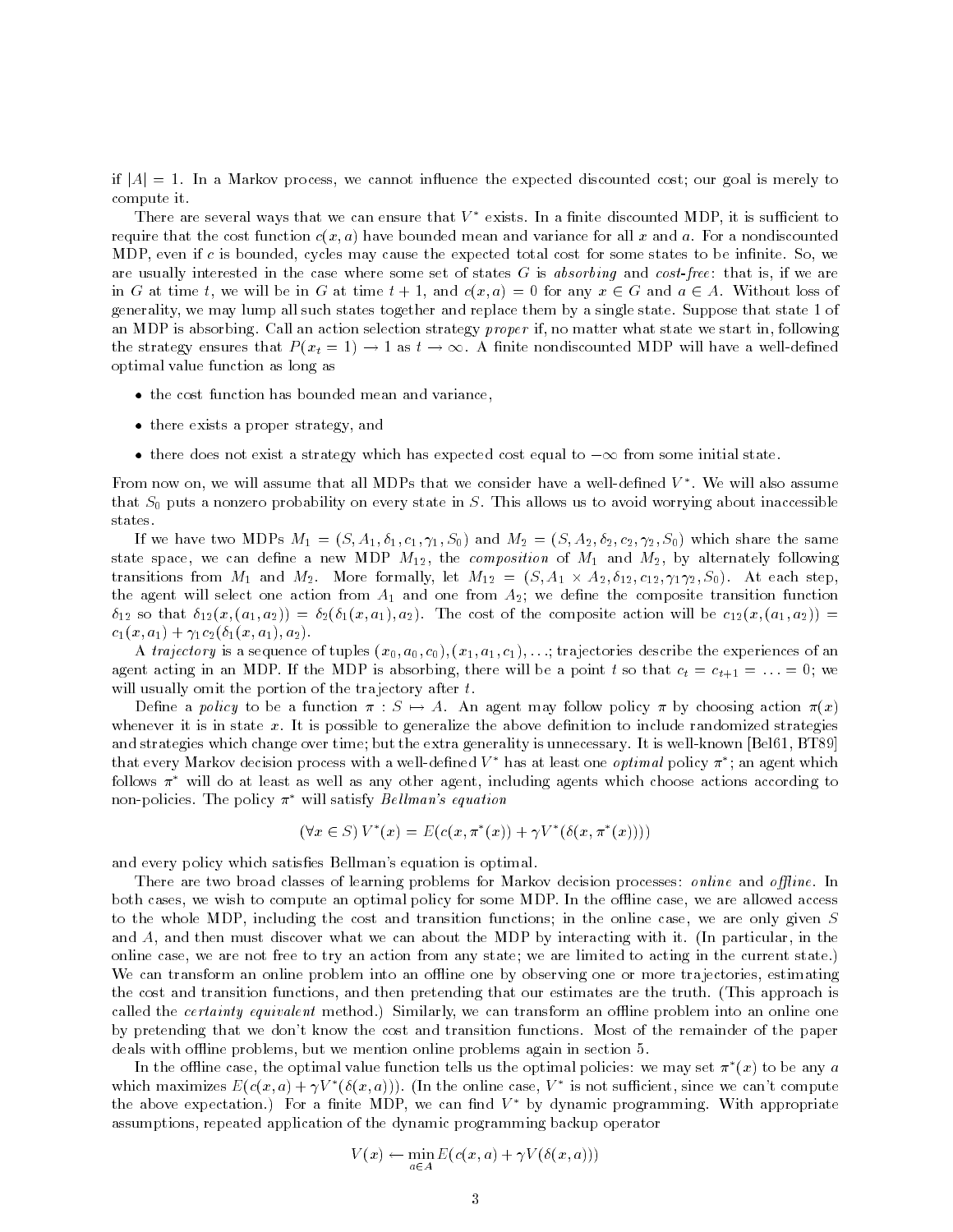to every state is guaranteed to converge to  $V$  - from any initial guess [BT89]. (In the case of a nondiscounted problem with cost-free absorbing state g, we define the backup operator to set  $V(g) \leftarrow 0$  as a special case.) This dynamic programming algorithm is called *value iteration*. If we need to solve an infinite MDP that satisfies certain continuity conditions, we may first approximate it by a finite MDP as described in [CT89], then solve the finite MDP by value iteration. For this reason, the remainder of the paper will focus on finite (although possibly very large) Markov decision processes.

We can generalize the above single-state version of the value iteration backup operator to allow parallel updating: instead of merely changing our estimate for one state at a time, we compute the new value for every state before altering any of the estimates. The result of this change is the parallel value iteration operator. The following two theorems imply the convergence of parallel value iteration. See [BT89] for proofs.

**Theorem 2.2 (value contraction)** The parallel value iteration operator for a discounted Markov decision process is a contraction in max norm, with contraction factor equal to the discount. If al l policies in a nondiscounted Markov decision process are proper, then the parallel value iteration operator for that process is a contraction in some weighted max norm. The fixed point of each of these operators is the optimal value function for the MDP.

**Theorem 2.3** Let a nondiscounted Markov decision process have at least one proper policy, and let all improper policies have expected cost equal to  $+\infty$  for at least one initial state. Then the parallel value  $$ iteration operator for that process converges from any initial guess to the optimal value function for thatprocess.

#### 3Main results: a simple case

In this section, we will consider only discounted Markov decision processes. The following sections generalize the results to other interesting cases.

Suppose that T is the parallel value backup operator for a Markov decision process M. In the basic value iteration algorithm, we start off by setting  $V_0$  to some initial guess at M's value function. Then we repeatedly set  $V_{i+1}$  to be  $T(V_i)$  until we either run out of time or decide that some  $V_n$  is a sufficiently accurate approximation to  $v$  . Normally we would represent each  $v_i$  as an array of real numbers moexed  $\sim$ by the states of  $M$ ; this data structure allows us to represent any possible value function exactly.

Now suppose that we wish to represent  $V_i$ , not by a lookup table, but by some other more compact data structure such as a neural net. We immediately run into two difficulties. First, computing  $T(V_i)$  generally requires that we examine  $V_i(x)$  for nearly every x in M's state space; and if M has enough states that we can't afford a lookup table, we probably can't afford to compute  $V_i$  that many times either. Second, even if we can represent  $V_i$  exactly with a neural net, there is no guarantee that we can also represent  $T(V_i)$ .

To address both of these difficulties, we will assume that we have a sample  $X_0$  of states from M.  $X_0$ should be small enough that we can examine each element repeatedly; but it should be large enough and representative enough that we can learn something about M by examining only the states in  $X_0$ . Now we can define an approximate value iteration algorithm. Rather than setting  $V_{i+1}$  to  $T(V_i)$ , we will first compute  $(T(V_i))(x)$  only for  $x \in X_0$ ; then we will fit our neural net (or other approximator) to these training values and call the resulting function  $V_{i+1}$ .

In order to reason about approximate value iteration, we will consider function approximation methods themselves as operators on the space of value functions: given any target value function, the approximator will produce a fitted value function, as shown in figure 1. In the figure, the sample  $X_0$  is the first five natural numbers, and the representable functions are the cubic splines with knots in  $X_0$ .

The characteristics of the function approximation operator determine how it behaves when combined with value iteration. One particularly important property is illustrated in figure 2. As the figure shows, linear regression can exaggerate the difference between two target value functions  $V_1$  and  $V_2$ : a small difference between the targets  $V_1(x)$  and  $V_2(x)$  can lead to a larger difference between the fitted values  $V_1(x)$  and  $v_2(x)$ . Many function approximators, such as neural nets and local weighted regression, can exaggerate this way; others, such as k-nearest-neighbor, can not. We will show later that this sort of exaggeration can cause instability in an approximate value iteration algorithm.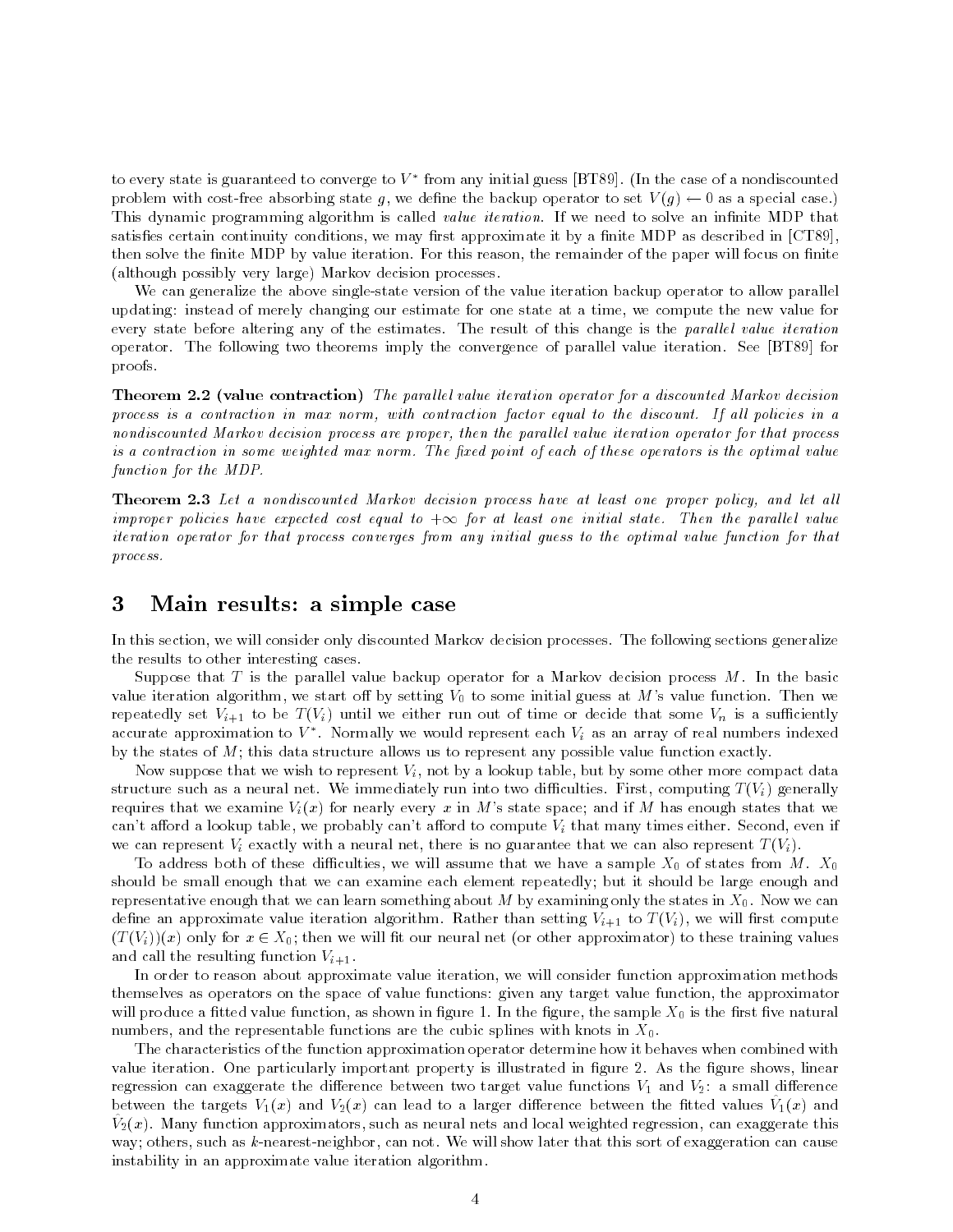

Figure 1: Function approximation methods as mappings. In (a) we see the value function for a simple random walk on the positive real line. (On each transition, the agent has an equal probability of moving left or right by one step. State 0 is absorbing; transitions from other states have cost 1.) Applying a function approximator (in this case, fitting a spline with knots at the first five natural numbers) maps the value function in (a) to the value function in (b). Since the function approximator discards some information, its mapping can't be 1-to-1: in (c) we see a different value function which the approximator also maps to  $(b)$ .



Figure 2: The mapping associated with linear regression when samples are taken at the points  $x = 0, 1, 2$ . In (a) we see a target value function (solid line) and its corresponding fitted value function (dotted line). In (b) we see another target function and another fitted function. The first target function has values  $y = 0.0, 0$ at the sample points; the second has values  $y = 0, 1, 1$ . Regression exaggerates the difference between the two functions: the largest difference between the two target functions at a sample point is 1 (at  $x = 1$  and  $x = z$ ), but the largest difference between the two fitted functions at a sample point is  $\frac{1}{\epsilon}$  (at  $x = z$ ).

DEFINITION: Suppose we wish to approximate a function from a space  $S$  to a vector space  $R$ . Fix a sample vector  $X_0$  of points from S, and fix a function approximation scheme A. Now for each possible vector Y of  $\alpha$  rations in  $R$ , A will produce a function  $f$  from  $\beta$  to  $R$ . Define  $T$  to be the vector of mucu values, that is, the  $i$ -th element of  $I$  will be  $f$  applied to the  $i$ -th element of  $A_0$ . Now define  $M_A$ , the mapping associated with  $A$ , to be the function which takes each possible  $I$  to its corresponding  $I$ .

Now we can apply the powerful theorems about contraction mappings to function approximation methods. In fact, it will turn out that if  $M_A$  is a nonexpansion in an appropriate norm, the combination of A with value iteration is stable. (That is, under the usual assumptions, value iteration will converge to some approximation of the value function.) The rest of this section states the required property more formally, then proves that some common function approximators have this property.

DEFINITION: Two operators  $M_F$  and T on the space S are compatible if repeated application of  $M_F \circ T$  is guaranteed to converge to some  $x^* \in S$  from any initial guess  $x_0 \in S$ .

Note that compatibility is symmetric: if the sequence of operators  $M_F, T, M_F, T, M_F, \ldots$  causes convergence from any initial guess  $x_0$ , then it also causes convergence from  $T(x_0)$ ; so the sequence  $T, M_F, T, M_F, \ldots$ also causes convergence.

**Theorem 3.1** Let  $T_M$  be the parallel value backup operator for some Markov decision process M with state space S, action space A, and discount  $\gamma < 1$ . Let  $X = S \times A$ . Let F be a be a function approximator (for functions from X to  $\mathbb R$ ) with mapping  $M_F\in\mathbb R^{|A|}\mapsto\mathbb R^{|A|}$ . Suppose  $M_F$  is a nonexpansion in max norm. Then MF is compatible with  $\Gamma_M$ , and MF  $\circ$  IM has contraction factor  $\gamma$ .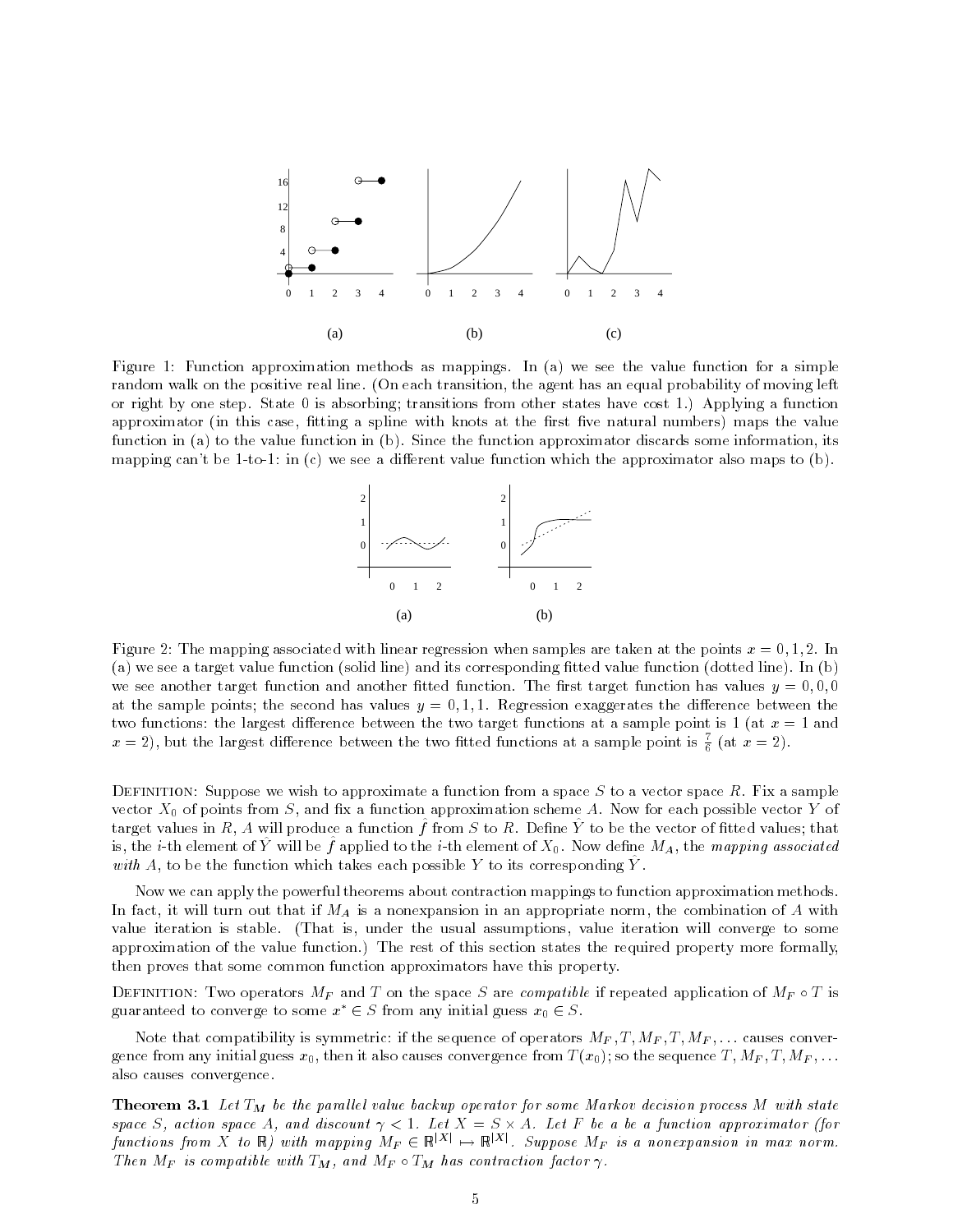

Figure 3: A Markov process and a CMAC which are incompatible. Part (a) shows the process. Its goal is state 1. On each step, with probability 95%, the process follows a solid arrow, and with probability 5%, it follows a dashed arrow. All arc costs are zero. Part (b) shows the CMAC, which has 4 receptive fields each covering 3 nodes. If the CMAC starts out with all predictions equal to 1, approximate value iteration produces the series of target values  $1, \frac{2}{60}, (\frac{2}{60})^2, \ldots$  for state 2.

**PROOF:** By the value contraction theorem,  $T_M$  is a contraction in max norm with factor  $\gamma$ . By assumption,  $M_F$  is a nonexpansion in max norm. Therefore  $M_F \circ T_M$  is a contraction in max norm by the factor  $\gamma$ .  $\Box$ 

### **Corollary 3.1** The approximate value iteration algorithm based on F converges in max norm at the rate  $\gamma$ when applied to M.

It remains to show which function approximators are compatible with value iteration. Many common approximators are incompatible with standard parallel value backup operators. For example, as figure 2 demonstrates, linear regression can be an expansion in max norm; and Boyan and Moore [BM95] show that the combination of value iteration with linear regression can diverge. Other incompatible methods include standard feedforward neural nets, some forms of spline fitting, and local weighted regression [BM95].

A particularly interesting case is the CMAC. Sutton [SS94] has recently reported success in combining value iteration with a CMAC, and has suggested that function approximators similar to the CMAC are likely to allow temporal differencing to converge in the online case. While we have no evidence to support or refute this suggestion, it is worth mentioning that convergence is not guaranteed in our offline framework, as the counterexample in figure 3 shows.

In this example, the optimal value function is uniformly zero, since all arc costs are zero. The exact value backup operator assigns 0 to  $V(1)$  (since state 1 is the goal) and :05 $V(1) + .95V(2)$  to  $V(i)$  for  $i \neq 1$ (since all states except 1 have a 5% chance of transitioning to state 1 and a 95% chance of transitioning to state 2). The approximate backup operator computes these same 6 numbers as training data for the CMAC; but since the CMAC can't represent this function exactly, our output is the closest representable function in the sense of least squared error. If the exact operator produces  $k**v**$  where **, then the** closest representable function will be kw where  $\mathbf{w} = (\frac{1}{3}, \frac{4}{3}, \frac{5}{6}, \frac{5}{6}, \frac{5}{6}, \frac{5}{6}, \frac{5}{6})$ <sup>T</sup>. If we repeat the process from this new value function, the exact backup operator will now produce  $\frac{1}{60}$ v, and the CMAC will produce  $\frac{1}{60}$ w. Further iteration causes divergence at the rate  $\frac{2}{60}$ .

The CMAC still diverges even if we choose a small learning rate: with learning rate  $\alpha$ , the rate of divergence is  $1+\alpha \frac{\varepsilon}{60}$ . However, if we train the CMAC based on actual trajectories in the Markov process, as Sutton suggests, we no longer diverge: transitions out of state 2, which lower the coefficients of our CMAC substantially, are as frequent as transitions into state 2, which raise the coefficients somewhat. In fact, since this example is a Markov process rather than a Markov decision process, convergence of the online algorithm is guaranteed by a theorem in [Day92].

We will prove that a broad class of approximation methods is compatible with value iteration. This class includes kernel averaging, k-nearest-neighbor, weighted k-nearest-neighbor, Bèzier patches, linear interpolation on a triangular (or tetrahedral, etc.) mesh, bilinear interpolation on a square (or cubical, etc.)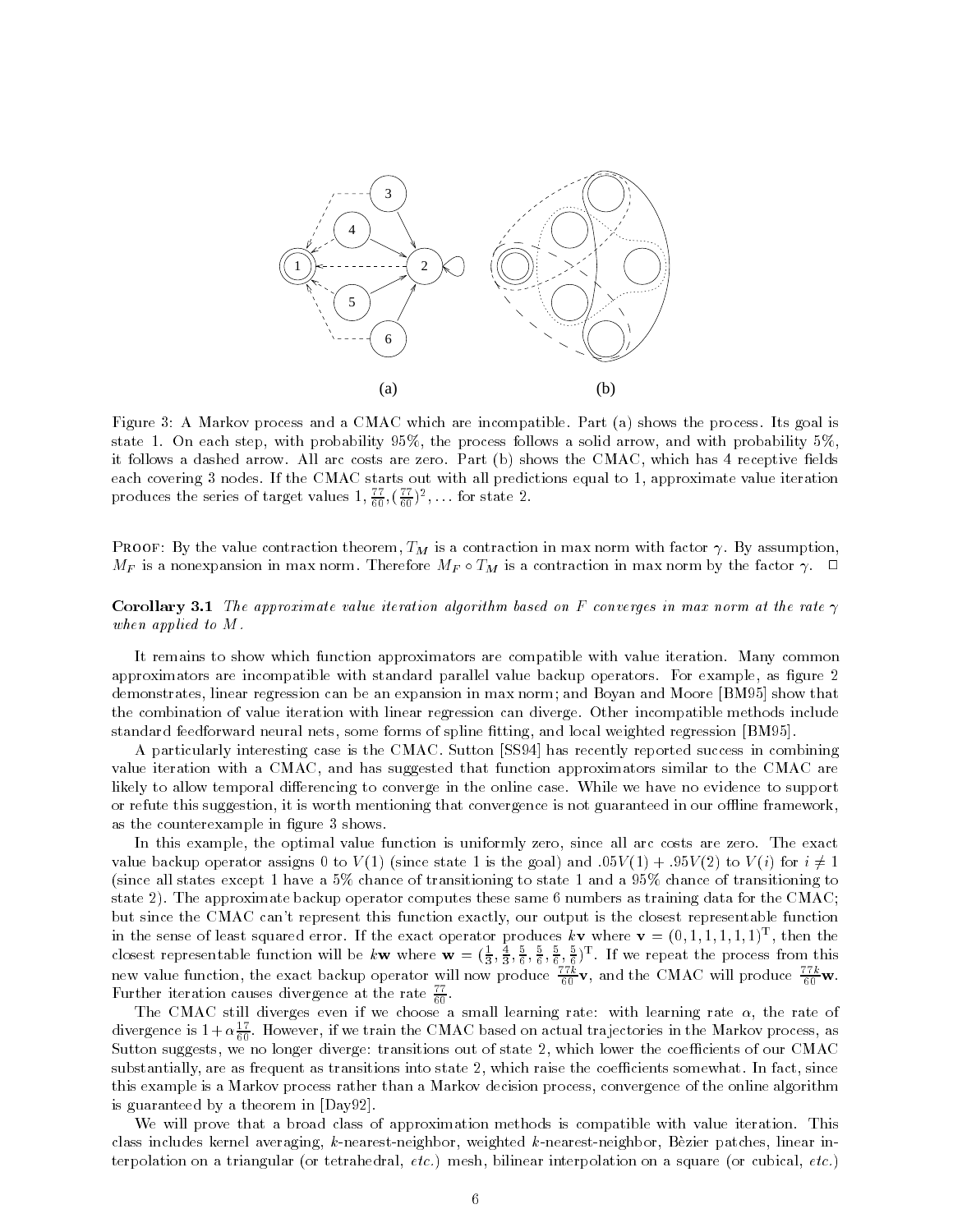mesh, and many others. (See the Experiments section for a definition of bilinear interpolation. Note that the square mesh is important: on non-rectangular meshes, bilinear interpolation will sometimes need to extrapolate.)

DEFINITION: A real-valued function approximation scheme is an *averager* if every fitted value is the weighted average of zero or more target values and possibly some predetermined constants. The weights involved in  $\alpha$ iculating the http://walue  $T_{i}$  may depend on the sample vector  $\chi_{0},$  but may not depend on the target values Y. More precisely, for a fixed  $X_0$ , if Y has n elements, there must exist n real numbers  $k_i$ ,  $n^2$  nonnegative real numbers  $\beta_{ij}$ , and n nonnegative real numbers  $\beta_i$ , so that for each i we have  $\beta_i + \sum_j \beta_{ij} = 1$  and  $Y_i = \beta_i k_i + \sum_j \beta_{ij} Y_j$ .

It should be obvious that all of the methods mentioned before the definition are averagers: in all cases, the fitted value at any given coordinate is a weighted average of target values, and the weights are determined by distances in  $X$  values, and so are unaffected by the target  $Y$  values.

**Theorem 3.2** The mapping  $M_F$  associated with any averaging method F is a nonexpansion in max norm, and is therefore compatible with the paral lel value backup operator for any discounted MDP.

**PROOF:** Fix the  $\beta$ s and ks for F as in the above definition. Let Y and Z be two vectors of target values. Consider a particular coordinate i. Then, letting  $\|\cdot\|$  denote max norm,

$$
\left| [M_F(Y) - M_F(Z)]_i \right| = \left| (\beta_i k_i + \sum_j \beta_{ij} Y_j) - (\beta_i k_i + \sum_j \beta_{ij} Z_j) \right|
$$
  

$$
= \left| \sum_j \beta_{ij} (Y_j - Z_j) \right|
$$
  

$$
\leq \max_j (Y_j - Z_j)
$$
  

$$
= \|Y - Z\|
$$

That is, every element of  $(M_F(Y) - M_F(Z))$  is no larger than  $||Y - Z||$ . Therefore, the max norm of  $(M_F(Y) - M_F(Z))$  is no larger than  $||Y - Z||$ . In other words,  $M_F$  is a nonexpansion in max norm.  $\square$ 

#### 4Nondiscounted processes

Consider now a nondiscounted Markov decision process M. Suppose for the moment that all policies for M are proper. Then the value contraction theorem states that the parallel value backup operator  $T_M$  for this process is a contraction in some weighted max norm  $\|\cdot\|_W$ . The previous section proved that if the approximation method A is an averager, then  $M_A$  is a nonexpansion in (unweighted) max norm. If we could prove that  $M_A$  were also a nonexpansion in  $\|\cdot\|_W$ , we would have  $M_A$  compatible with  $T_M$ . Unfortunately,  $M_A$  may be an expansion in  $\|\cdot\|_W$ ; in fact parts (a) and (b) of figure 4 show a simple example of a nondiscounted MDP and an averager which are incompatible. (Part (c) is a simple proof that the MDP and the averager are incompatible; see below for an explanation.)

Fortunately, there are averagers which are compatible with nondiscounted MDPs. The proof relies on an intriguing property of averagers: we can view any averager as a Markov process, so that state  $x$  has a transition to state y whenever  $\beta_{xy} > 0$ , *i.e.*, whenever the fitted  $V(x)$  depends on the target  $V(y)$ . Part (b) of figure 4 shows one example of a simple averager viewed as a Markov process; this averager has  $\beta_{11} = \beta_{23} = \beta_{33} = 1$  and all other coefficients zero.

If we view an averager as a Markov process, and compose this process with our original MDP, we will derive a new MDP. Part (c) of figure 4 shows a simple example; a slightly more complicated example is in figure 5. As the following theorem shows, exact value iteration on this derived MDP is the same as approximate value iteration on the original MDP.

**Theorem 4.1 (Derived MDP)** For any averager A with mapping  $M_A$ , and for any MDP M (either aiscounted or nonaiscounted) with parallel value backup operator I $_M,$  the function I $_M$   $\circ$  M $_A$  is the parallel value backup operator for a new Markov decision process M0.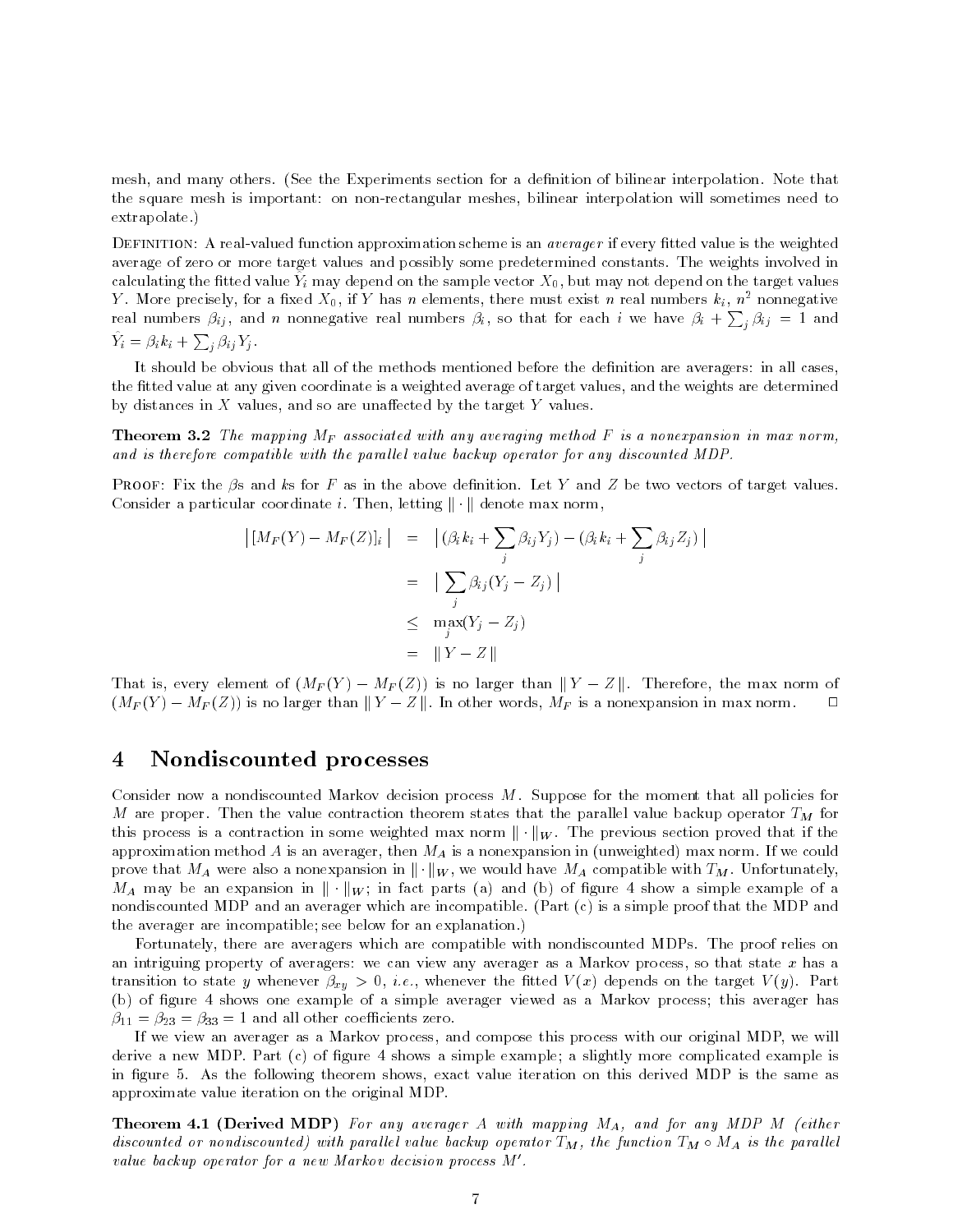

Figure 4: A nondiscounted deterministic Markov process, and an averager with which it is incompatible. The process is shown in (a); the goal is state 1, and all arc costs except at the goal are 1. In (b) we see an averager, represented as a Markov process: states 1 and 3 are unchanged, while  $V(2)$  is replaced by  $V(3)$ . The derived Markov process is shown in (c); state 3 has been disconnected, so its value estimate will diverge.



Figure 5: An example of the construction of the derived Markov process. Part (a) shows a deterministic Markov process: its state space is the unit triangle, and on every step the agent moves a constant distance towards the origin. The value of each state is simply its distance from the origin, so the value function is nonlinear. For our function approximator, we will use linear interpolation on the three corners of the triangle. Part (b) shows a representative transition from the derived process: as before, the agent moves towards the goal, but then the averager moves the agent randomly to one of the three corners. On average, this scattering moves the agent back away from the goal, so steps in the derived process don't move the agent as far on average as they did in the original process. Part (c) shows the expected progress the agent makes on each step. The value function for the derived process is  $v^-(x,y) = x + y$ .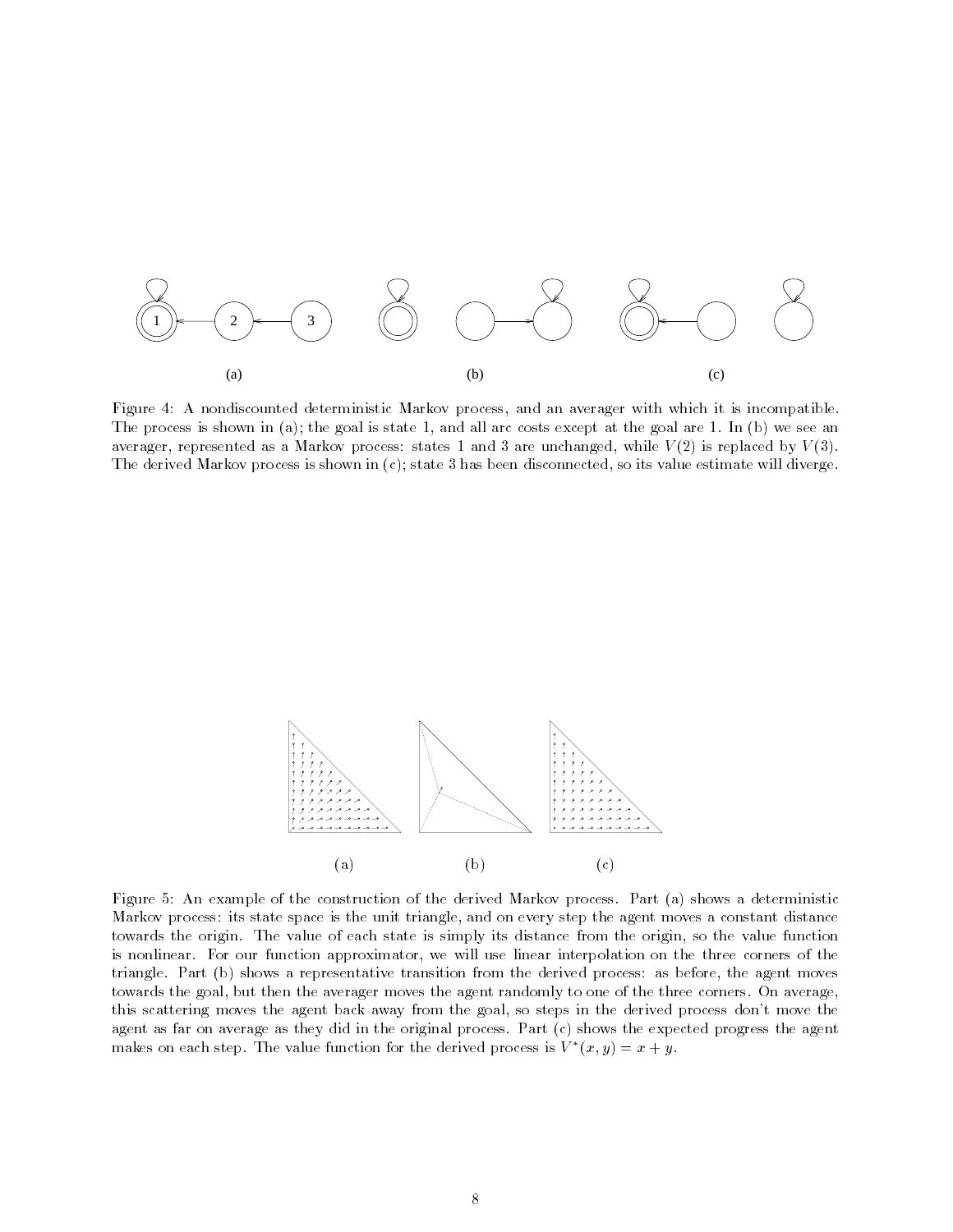**PROOF:** Define the derived MDP  $M'$  as follows. It will have the same state and action spaces as  $M$ , and it will also have the same discount factor and initial distribution. We can assume without loss of generality that state 1 of M is cost-free and absorbing: if not, we can renumber the states of M starting at 2, add a new state 1 which satisfies this property, and make all of its incoming transition probabilities zero. We can also assume, again without loss of generality, that  $\beta_1 = 1$  and  $k_1 = 0$  (that is, that A always sets  $V(1) = 0$ )  $-$  again, if this property does not already hold for  $M$ , we can add a new state 1.

Suppose that, in M, action a in state x takes us to state y with probability  $p_{axy}$ . Suppose that A replaces  $V(y)$  by  $\beta_y k_y + \sum_z \beta_{yz} V(z)$ . Then we will define the transition probabilities in M' for state x and action a to be

$$
p'_{axz} = \sum_{y} p_{axy} \beta_{yz} \qquad (z \neq 1)
$$
  

$$
p'_{ax1} = \sum_{y} p_{axy} (\beta_{y1} + \beta_y)
$$

These transition probabilities make sense: since A is an averager, we know that  $\sum_z \beta_{yz} + \beta_y$  is 1, so

$$
\sum_{z} p'_{axz} = \sum_{z \neq 1} \sum_{y} p_{axy} \beta_{yz} + \sum_{y} p_{axy} (\beta_{y1} + \beta_y)
$$

$$
= \sum_{y} p_{axy} \left( \sum_{z} \beta_{yz} + \beta_y \right)
$$

$$
= \sum_{y} p_{axy} = 1
$$

Now suppose that, in M, performing action a from state x yields expected cost  $c_{xa}$ . Then performing action  $a$  from state  $x$  in  $M'$  yields expected cost

$$
c'_{xa} = c_{xa} + \gamma \sum_{y'} p_{axy'} \beta_{y'} k_{y'}
$$

Now the parallel value backup operator  $T_{M'}$  for M' is

$$
V(x) \leftarrow \min_{a} E(c'(x, a) + \gamma V(\delta'(x, a)))
$$
  
\n
$$
= \min_{a} \sum_{z} p'_{axz} (c'_{xa} + \gamma V(z))
$$
  
\n
$$
= \min_{a} \left( \sum_{z \neq 1} \left( \sum_{y} p_{axy} \beta_{yz} \right) (c'_{xa} + \gamma V(z)) + \left( \sum_{y} p_{axy} (\beta_{y1} + \beta_{y}) \right) (c'_{xa} + \gamma V(1)) \right)
$$
  
\n
$$
= \min_{a} \sum_{y} p_{axy} \left( \sum_{z \neq 1} \beta_{yz} (c'_{xa} + \gamma V(z)) + (\beta_{y1} + \beta_{y}) c'_{xa} \right)
$$
  
\n
$$
= \min_{a} \sum_{y} p_{axy} \left( c'_{xa} + \gamma \sum_{z \neq 1} \beta_{yz} V(z) \right)
$$
  
\n
$$
= \min_{a} \left( c'_{xa} + \gamma \sum_{y} p_{axy} \sum_{z \neq 1} \beta_{yz} V(z) \right)
$$
  
\n
$$
= \min_{a} \left( c_{xa} + \gamma \sum_{y'} p_{axy} \beta_{y'} k_{y'} + \gamma \sum_{y} p_{axy} \sum_{z \neq 1} \beta_{yz} V(z) \right)
$$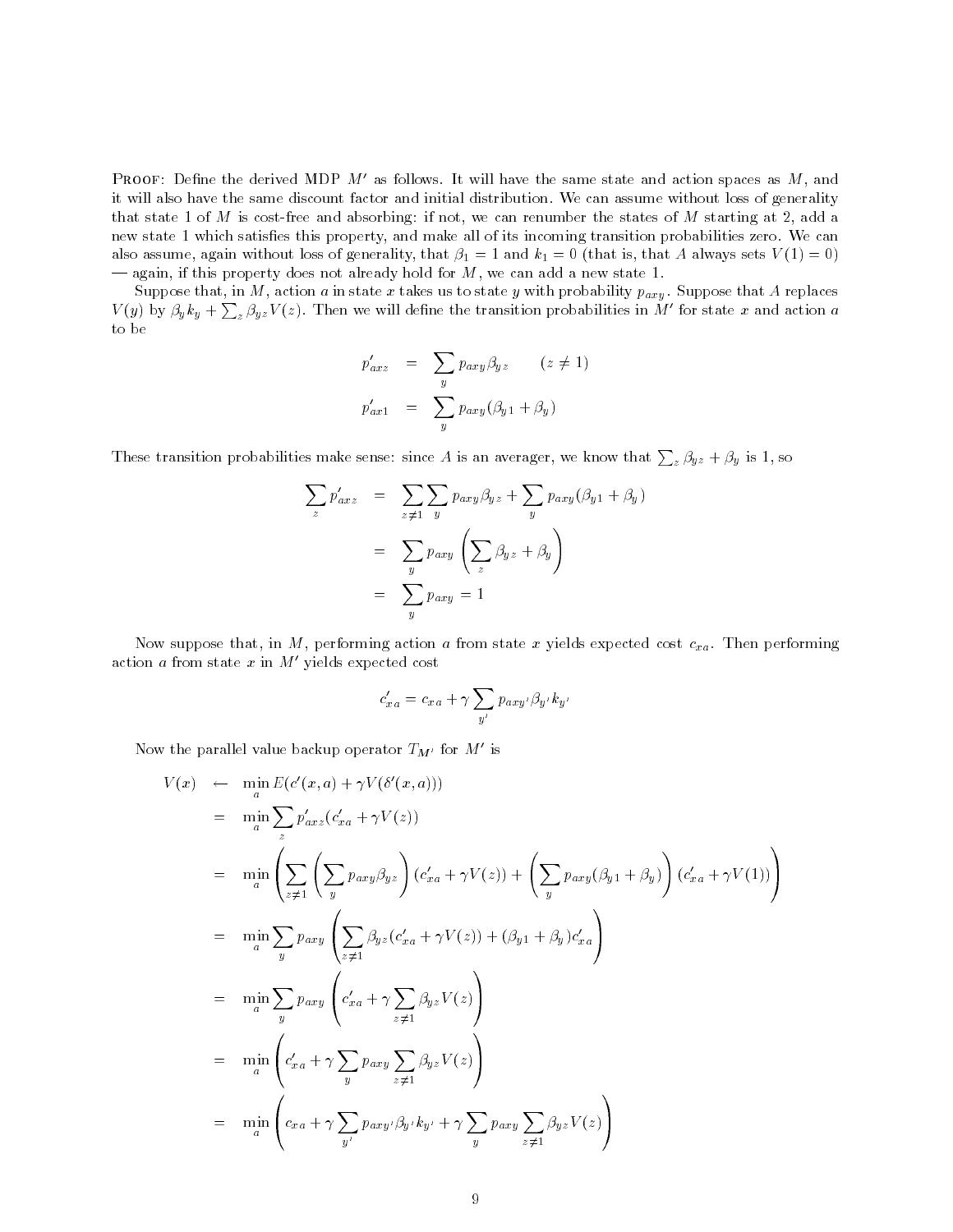On the other hand, the parallel value backup operator for  $M$  is

$$
V(x) \leftarrow \min_{a} E(c(x, a) + \gamma V(\delta(x, a)))
$$

$$
= \min_{a} \sum_{y} p_{axy}(c_{xa} + \gamma V(y))
$$

If we replace  $V(y)$  by its approximation under A, the operator becomes  $T_M \circ M_A$ :

$$
V(x) \leftarrow \min_{a} \sum_{y} p_{axy} \left( c_{xa} + \gamma (\beta_y k_y + \sum_{z} \beta_{yz} V(z)) \right)
$$
  

$$
= \min_{a} \left( c_{xa} + \gamma \sum_{y} p_{axy} \beta_y k_y + \gamma \sum_{y} p_{axy} \sum_{z \neq 1} \beta_{yz} V(z) \right)
$$

which is exactly the same as  $T_M$  above.

Given an initial estimate  $V_0$  of the value function, approximate value iteration begins by computing  $M_A(V_0)$ , the representation of  $V_0$  in A. Then it alternately applies  $T_M$  and  $M_A$  to produce the series of functions  $V_0$ ,  $M_A(V_0)$ ,  $T_M(M_A(V_0))$ ,  $M_A(T_M(M_A(V_0)))$ , .... (In an actual implementation, only the functions  $M_A(\ldots)$  would be represented explicitly; the functions  $T_M(\ldots)$  would just be sampled at the points  $X_0$ .) On the other hand, exact value iteration on M' produces the series of functions  $V_0$ ,  $T_M \circ M_A(V_0)$ ,  $T_M \circ M_A(T_M \circ$  $M_A(V_0)$ ,.... This series obviously contains exactly the same information as the previous one. The only difference between the two algorithms is that approximate value iteration would stop at one of the functions  $M_A(\ldots)$ , while iteration on M' would stop at one of the functions  $T_M(\ldots)$ .

Now we can see why the combination in figure 4 diverges: the derived MDP has a state with infinite cost. So, in order to prove compatibility, we need to guarantee that the derived MDP is well-behaved.

If the arc costs of a discounted MDP  $M$  have finite mean and variance, it is obvious that the arc costs of M' also have finite mean and variance. That means that  $T_{M'} = T_M \circ M_A$  converges in max norm at the rate  $\gamma = i.e.,$  we have just proven again that  $M_A$  is compatible with  $T_M$ .

More importantly, if  $M$  is a finite nondiscounted process, there are averagers which are compatible with it. For example, if A uses weight decay (*i.e.*, if  $\beta_y > 0$  for all y), then M' will have all policies proper, since any action in any state has a nonzero probability of bringing us immediately to state 1.

More generally, if  $M$  has only proper policies, we may partition its state space by distance from state 1, as follows (see [BT89]). Let  $S_1 = \{1\}$ . Now recursively define  $U_k = \bigcup_{j < k} S_k$  and  $S_k$  as

$$
S_k = \left\{ x \mid (x \notin U_k) \land (\min_{a \in A} \max_{y \in U_k} P(\delta(x, a) = y) > 0) \right\}
$$

Bertsekas and Tsitsiklis show that this partitioning is exhaustive; so we may set  $k(x)$  to be the unique k so that  $x \in S_k$ . If M is finite, there will be finitely many nonempty  $S_k$ .

We will say that an averager A is self-weighted for M if for every state y, either  $\beta_y > 0$  or there exists a state x so that  $k(x) \leq k(y)$  and  $\beta_{yx} > 0$ .

Now, if A is self-weighted for a finite nondiscounted MDP  $M$ , then  $M'$  will have only proper policies: if at some time we are in state  $x$ , then no matter what action  $a$  we take, there is a nonzero chance that we will immediately follow an arc to a state in  $S_k$  for  $k < k(x)$ . (By definition of the partition, there is a transition in M under a from x to some y so that  $k(y) < k(x)$ . By the self-weighting property, either  $\beta_{yz}$  must be nonzero for some z so that  $k(z) \leq k(y)$ , in which case x has a possible transition in M' under a to z; or  $\beta_y > 0$ , in which case x has a possible transition in M' under a to state 1.) If we follow such an arc, there is then a nonzero chance that we will immediately follow another arc to a state in  $S_{k'}$  for  $k' < k$ , and so forth until we eventually (with positive probability) reach partition  $S_1$  and therefore state 1. Let m be the largest integer so that  $S_m$  is nonempty. Then the previous discussion shows that, no matter what state we start from, we have a positive probability of reaching state 1 in  $m-1$  steps. Call the smallest such probability  $\epsilon$ . Then in  $k(m-1)$  steps, we have probability at least  $1 - (1 - \epsilon)^k$  of reaching state 1. The limit of this quantity as  $k \to \infty$  is 1; so with probability 1 we eventually absorb from any initial state.

We have just proven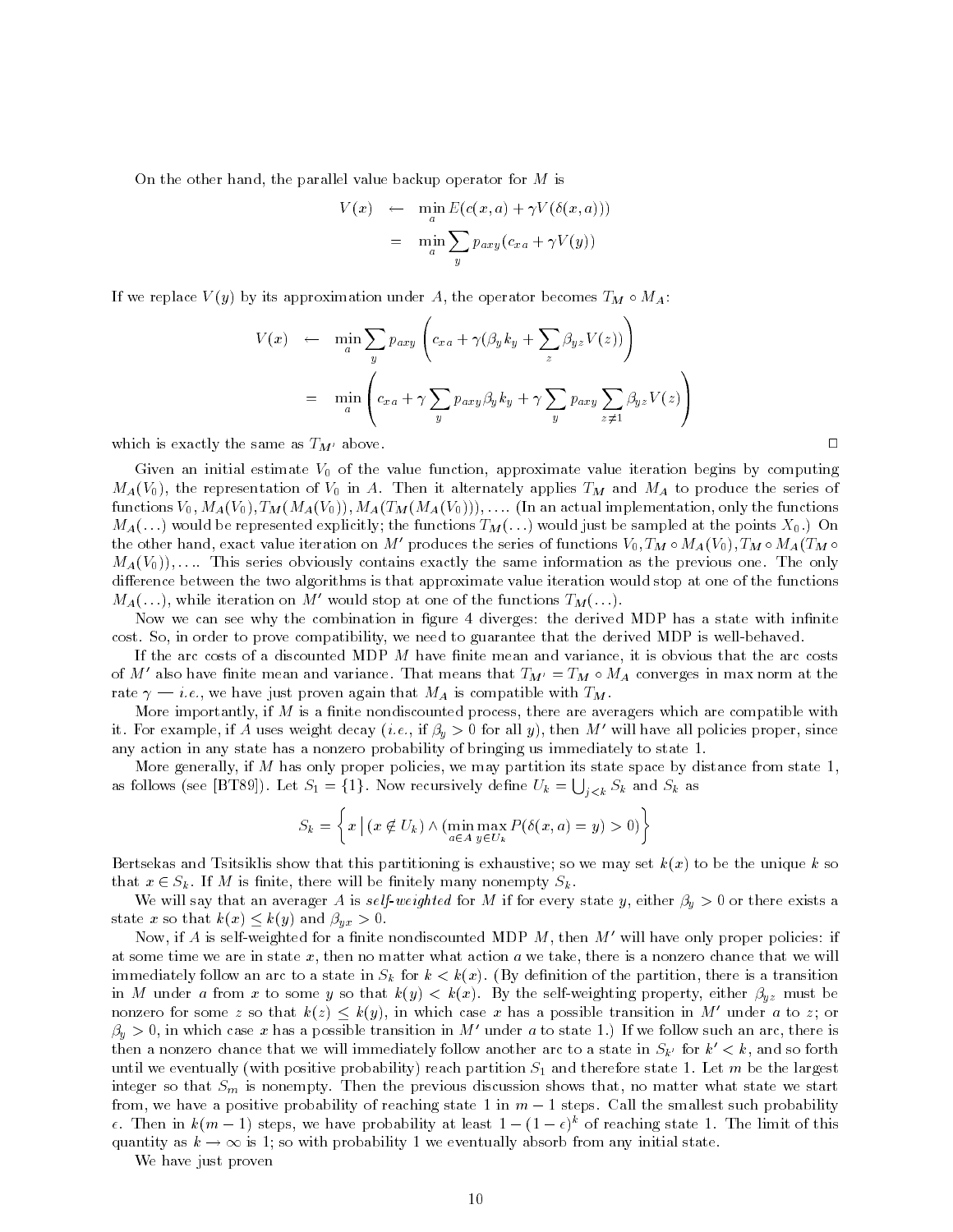Corollary 4.1 Let M be a finite nondiscounted Markov decision process. Suppose all policies in M are proper. Let <sup>A</sup> be an averager which is self-weighted for <sup>M</sup>. Let TM and MA be the paral lel backup operator for  $m$  and the mapping associated with  $A$ . Then TM and MA are compatible, and the approximate value  $\it t$ teration algorithm based on  $\it A$  will converge if is applied to  $\it M$  .

If A ignores  $V(x)$  for all states x not in some sample  $X_0$ , then the states in  $X_0$  will play an important role in the derived MDP  $M'$ . While the initial state of a trajectory may be outside of  $X_0$ , all transitions in M' lead to states in  $X_0$ , so after one step the trajectory will enter  $X_0$  and stay there indefinitely. This means that we can characterize a large part of M' by looking only at its behavior on  $X_0$  – just what we need for a tractable algorithm. (It is worth mentioning that, if M is nondiscounted,  $X_0$  should contain the goal state: if it doesn't,  $M'$  will have no transitions into the goal, so all of its values will be infinite.)

### 5The online problem and Q-learning

The results of the previous sections carry over directly to a gradual version of the parallel value backup operator

$$
V(x) \leftarrow_{\alpha_x} \min_{a \in A} E(c(x, a) + \gamma V(\delta(x, a)))
$$

in which, rather than replacing  $V(x)$  by its computed update on each step, we take a weighted average of the old and new values of  $V(x)$ . (The weights  $\alpha_x$  may differ for each x, and may change from iteration to iteration.) That is, we can still construct the derived MDP  $M'$  and perform gradual value iteration on it, and gradual value iteration on  $M'$  is still the same as gradual approximate value iteration on M.

The results also apply nearly directly to dynamic programming with Watkins' [Wat89]  $Q^*$  function

$$
Q^*(x, a) \equiv E(c(x, a) + \gamma V^*(\delta(x, a)))
$$

and Q-learning operator

$$
Q(x,a) \leftarrow_{\alpha_{xa}} E(c(x,a) + \gamma \min_{a'} Q(\delta(x,a),a'))
$$

(The learning rates  $\alpha_{xa}$  may now be random variables, and may depend for each step not only on x and a but also on the entire past history of the agent's interactions with the MDP, up to but not including the current values of the random variables  $c(x, a)$  and  $\delta(x, a)$ . That is, we can still define a derived MDP so that the behavior of the approximate algorithm on the original MDP is the same as the behavior of the exact algorithm on the derived MDP. The derived MDP is, however, slightly different from the derived MDP for value iteration; see the Appendix for details.

The previous paragraphs imply that, if we could sample transitions at will from the derived MDP (and so compute unbiased estimates of the Q-learning updates), we could apply gradual Q-learning to these transitions and learn a policy. The convergence of this algorithm would be guaranteed, as long as the weights  $\alpha_{xa}$  were chosen appropriately, by any sufficiently general convergence proof for Q-learning [JJS94, Tsi94].

Unfortunately, there is a catch. Q-learning is designed to work for online problems, where we don't know the cost or transition functions and can only sample transitions from our current state. The power of the approximate value iteration method, on the other hand, comes from the fact that we can pay attention only to transitions from a certain small set of states. So, while the derived MDP for Q-learning will still have only a few relevant states, we won't in general be able to observe many transitions from these states, and so the approximate  $Q$ -learning iteration will take a very long time to converge.

There are two ways that the approximate  $Q$ -learning algorithm might still be useful. The first is if we encounter a problem which is somewhere between online and offline: we can sample any transition at will. but don't know the cost or transition functions a priori or can't compute the necessary expectations. In such a problem we still can't use value iteration, since it is difficult to compute an unbiased estimate of the value iteration update, so the approximate Q-learning algorithm is helpful.

The second way is if we are willing to accept possible lack of convergence. Suppose our function approximator pays attention to the states in the set  $X_0$ . If we pretend that every transition we see from a state  $x \notin X_0$  is actually a transition from the nearest state  $x' \in X_0$ , we will then have enough data to compute the behavior of the derived MDP on  $X_0$ . Unfortunately, following this approximation is equivalent to introducing hidden state into the derived MDP; so we now run the risk of divergence.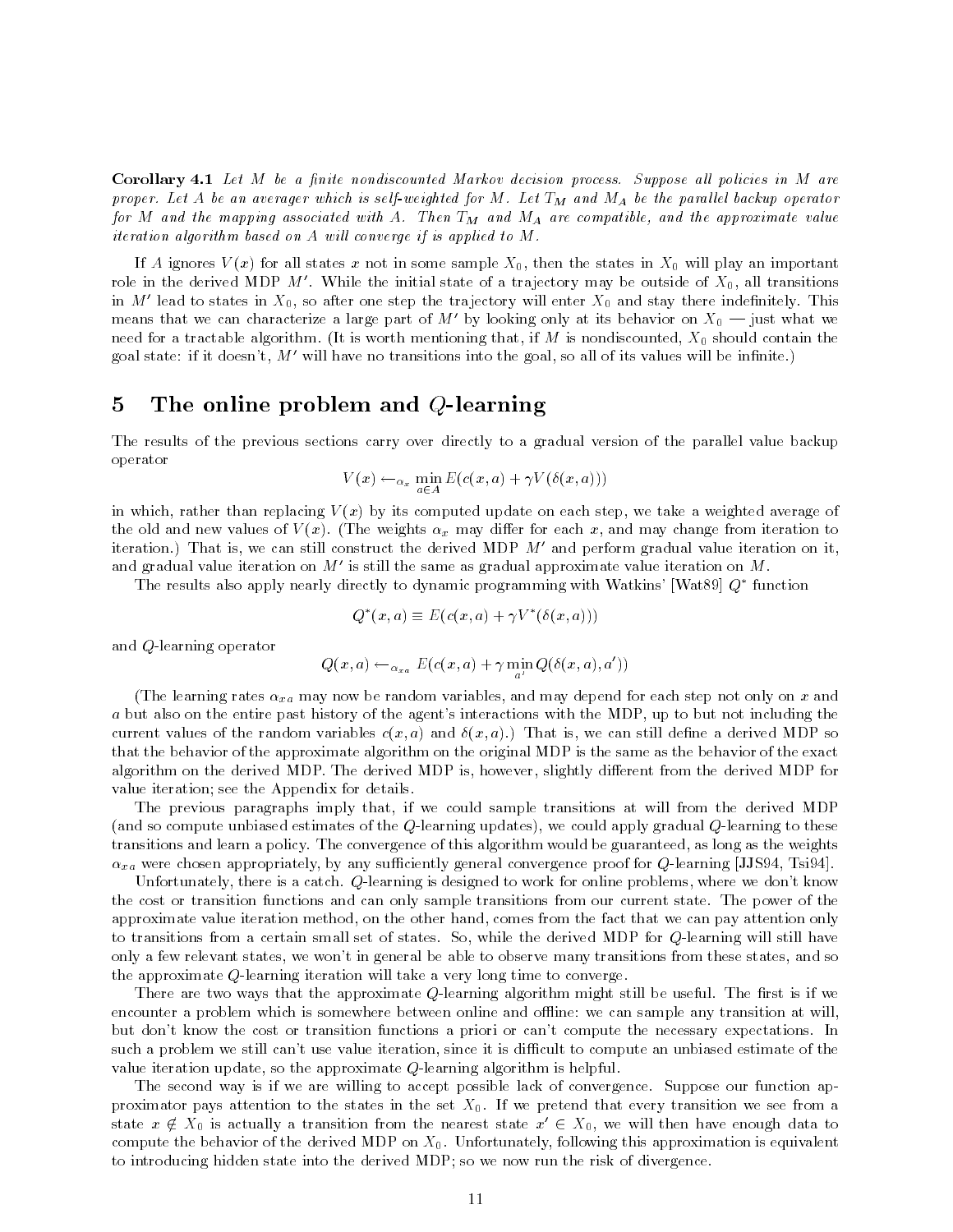#### Converging to what? 6

Until now, we have only considered the convergence or divergence of approximate dynamic programming algorithms. Of course we would like not only convergence, but convergence to a reasonable approximation of the value function. The next section contains some empirical studies of approximate value iteration; this section proves some error bounds, then outlines the types of problems we have encountered while experimenting with approximate value iteration.

### 6.1 Error bounds

Suppose that  $M$  is an MDP with value function  $V$  , and let  $A$  be an averager. What if  $V$  is also a fixed  $\sim$ point of  $M_A$ ? Then  $V_*$  is a fixed point of  $T_M \circ M_A$ ; so, if we can show that  $T_M \circ M_A$  converges, we will know that it converges to the right answer.

If M is discounted and has bounded costs,  $T_M \circ M_A$  will always converge; the following theorem describes some situations where nondiscounted problems converge.

**Theorem 6.1** Let  $V^*$  be the optimal value function for a finite nondiscounted Markov decision process  $M$ . Let  $T_M$  be the parallel value backup operator for M. Let  $M_A$  be the mapping for an averager A, and let  $V^*$ atso be a jixea point of  $M_A$ . Then  $V$  is a fixea point of IM  $\circ$  MA; and if etther

- 1. M has all policies proper and A is self-weighted for  $M$ , or
- 2. M has  $E(c(x,a)) > 0$  for all  $x \neq 1$  and A has  $k_x \geq 0$  for all x

then iteration of  $\iota_M \circ \iota_M$  converges to  $\vee$  .

PROOF: By the value contraction theorem, v is a fixed point of  $I_M$ . So  $I_M \circ M_A(V) = I_M(V) = V$ ; that is,  $V$  is a fixed point of  $I_M \circ M_A$  .

If (1) holds, then by the corollary to the derived MDP theorem,  $T_M \circ M_A$  is a contraction in some weighted max norm; so  $V$  is the unique fixed point of  $I_M \circ M_A$ , and iteration of  $I_M \circ M_A$  converges to  $V$  .

If (2) notics, then M has c  $(x, a) > 0$  for all  $x \neq 1$ ; so every improper policy in M has infinite cost for some initial states. If we can show that M' has at least one proper policy, then  $T_M \circ M_A$  must converge (and therefore must converge to V ).

Note that  $V_1(1) = 0$  and  $V_1(x) > 0$  for  $x \neq 1$ , since all arc costs in M are positive. Suppose we start at some non-goal state x in  $M$  , and choose an action  $a$  so that  $V^-(x) = E(c(x, a) + V^-(v(x, a)))$ . (There must be such an action, since  $V$  is a fixed point of the value backup operator for  $M$  .) Since  $c(x, a) > 0$ , we know that  $V^-(x) > E(V^-(v(x, a)))$ . In particular, there must be a possible transition to some state y so that  $V^-(x) > V^-(y)$ . If y is not the goal, we can repeat the argument to find a  $z$  so that  $y$  has a possible transition to z and  $V^-(y) > V^-(z)$ , and so forth until (with positive probability) we eventually reach the  $\Box$ goal. 2002. And 2003. And 2003. And 2003. And 2003. And 2003. And 2003. And 2003. And 2003. And 2003. And 2003.

The above theorem is useful only when we know that the optimal value function is a fixed point of our averager. For example, it shows that bilinear interpolation will converge to the exact value function for a gridworld, if every arc's cost is equal to its (Manhattan) length, since the value function for this MDP is linear. If we are trying to solve a discounted MDP, on the other hand, we can proveamuch stronger result: if we only know that the optimal value function is somewhere near a fixed point of our averager, we can still guarantee an error bound for approximate value iteration.

**Theorem 6.2** Let  $V^*$  be the optimal value function for a finite Markov decision process M with discount factor . Let TM be the paral lel value backup operator for M. Let MA be the mapping for an averager A. Let  $v$   $\cdots$  be any jused point of MA. Suppose  $||v - v|| = \epsilon$ , where  $||\cdot||$  denotes max norm. Then iteration of  $T_M \circ M_A$  converges to a value function  $V_0$  so that  $||V_0 - V^*|| \le \frac{1}{1-\gamma}$ .

**PROOF:** By the value contraction theorem,  $T_M$  is a contraction in max norm with factor  $\gamma$ . By theorem 3.2,  $M_A$  is a nonexpansion in max norm. So,  $T_M \circ M_A$  is a contraction in max norm with factor  $\gamma$ , and therefore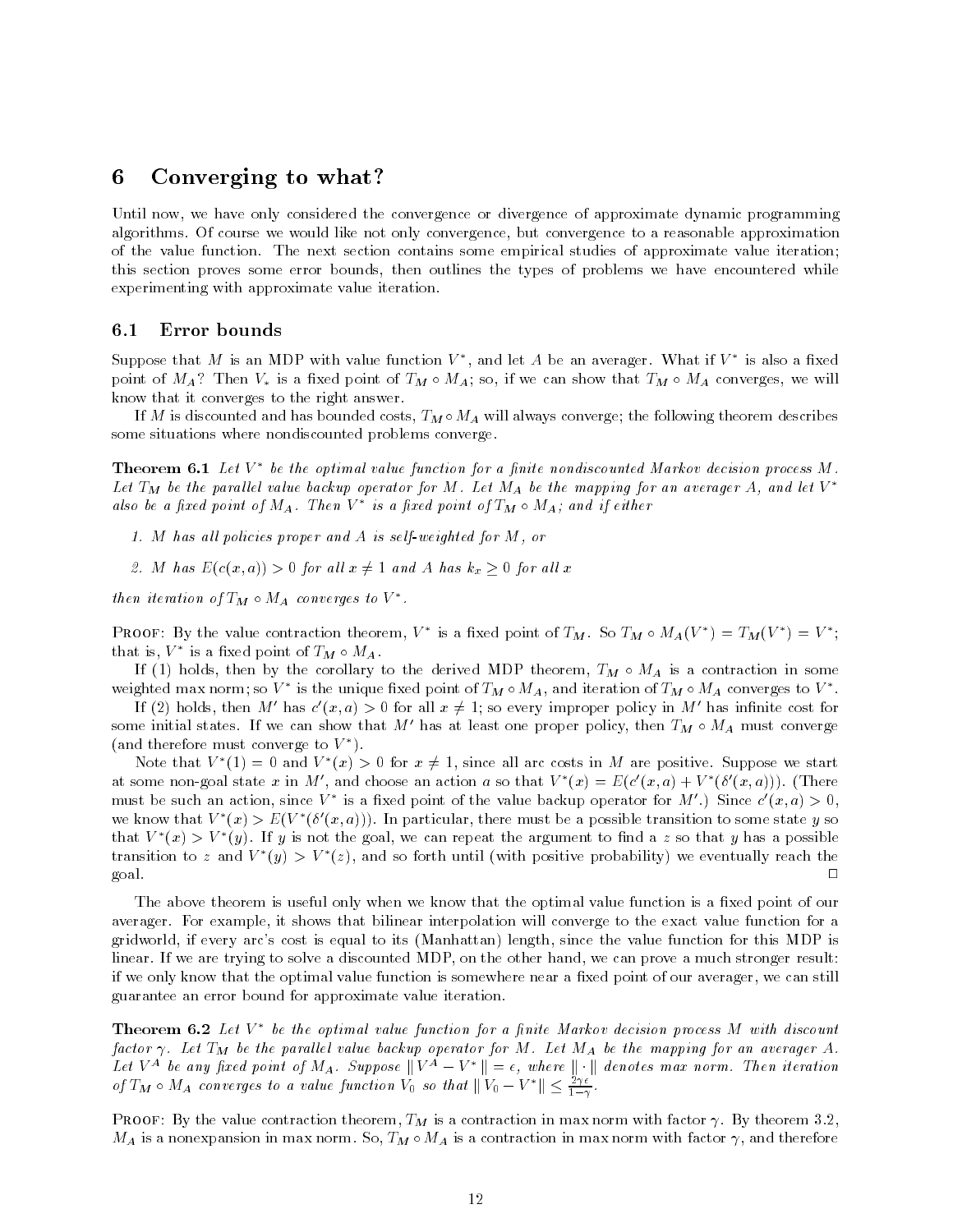converges to some  $V_0$ . Repeated application of the triangle inequality and the definition of a contraction give

$$
||V_0 - T_M(M_A(V^*))|| = ||T_M(M_A(V_0)) - T_M(M_A(V^*))||
$$
  
\n
$$
\leq \gamma ||V_0 - V^*||
$$
  
\n
$$
\leq \gamma ||V_0 - V^*||
$$
  
\n
$$
\leq \gamma ||M_A(V^*) - T_M(V^*)||
$$
  
\n
$$
\leq \gamma ||M_A(V^*) - V^*||
$$
  
\n
$$
\leq \gamma ||M_A(V^*) - V^*|| + \gamma ||V^A - V^*||
$$
  
\n
$$
= \gamma ||M_A(V^*) - M_A(V^A)|| + \gamma ||V^A - V^*||
$$
  
\n
$$
\leq \gamma ||V^* - V^A|| + \gamma ||V^A - V^*||
$$
  
\n
$$
\leq \gamma ||V^* - V^A|| + \gamma ||V^A - V^*||
$$
  
\n
$$
||V_0 - V^*|| \leq ||V_0 - T_M(M_A(V_*))|| + ||T_M(M_A(V^*)) - V^*||
$$
  
\n
$$
\leq \gamma ||V_0 - V^*|| + 2\gamma ||V^* - V^A||
$$
  
\n
$$
||V_0 - V^*|| \leq \frac{2\gamma \epsilon}{1 - \gamma}
$$

which is what was required.  $\Box$ 

If we let  $\gamma \to 0$ , we can make the above error bound arbitrarily small. This result is somewhat counterintuitive, since A may not even be able to represent  $V^*$  exactly. The reason for this behavior is that the mal step in computing  $v_0$  is to apply  $\overline{I}_M$ ; when  $\gamma = 0$ , this step produces  $v$  -immediately.

As mentioned in a previous section, approximate value iteration returns  $M_A(V_0)$  rather than  $V_0$  itself. So, an error bound for  $M_A(V_0)$  would be useful. The error bound on  $V_0$  leads directly to a bound for  $M_A(V_0)$ :

$$
||V^* - M_A(V_0)|| \le ||V^* - V^A|| + ||V^A - M_A(V_0)||
$$
  
=  $\epsilon + ||M_A(V^A) - M_A(V_0)||$   
 $\le \epsilon + ||V^A - V_0||$   
 $\le \epsilon + ||V^A - V^*|| + ||V^* - V_0||$   
 $\le 2\epsilon + \frac{2\gamma\epsilon}{1-\gamma}$ 

By way of comparison, Chow and Tsitsiklis [CT89] bound the error introduced by using a grid of side  $h$ to compute the value function for a type of continuous-state-space MDP. Writing  $V_h^*$  for the approximate value function computed this way, their bound is

$$
\|V^* - V_h^*\| \le \frac{h}{1-\gamma}(K_1 + \gamma K_2 \|V^*\|_Q)
$$

(for all sufficiently small h) where  $\|\cdot\|_Q$  is the span quasi-norm

$$
\|F\|_Q = \sup_x F(x) - \inf_x F(x)
$$

and  $K_1$  and  $K_2$  are constants. While their formalism allows them to discretize the available actions as well as the state space, an approximation which we don't consider, their bound also applies to processes with a finite number of actions. So, we can compare their bound on  $V_h^*$  for the case of non-discretized actions to our bound on  $M_A(V_0)$ .

Write  $M_h$  for the mapping associated with discretization on a grid of side h. (For definiteness, assume that  $(M_h(V))(x) = V(x')$  where x' is the center of the grid cell which contains x. Almost any other reasonable convention would also work.) The processes that Chow and Tsitsiklis consider satisfy

$$
|V^*(x) - V^*(x')| \le L ||x - x'||
$$

for some constant  $L$  (*i.e.*,  $\gamma$  ) is  $Lipscnuz$  continuous). (We can determine  $L$  easily from the cost and transition functions.) So, we can find a fixed point  $v_h$  of  $m_h$  which is close to  $v$  , as follows. Pick a grid cell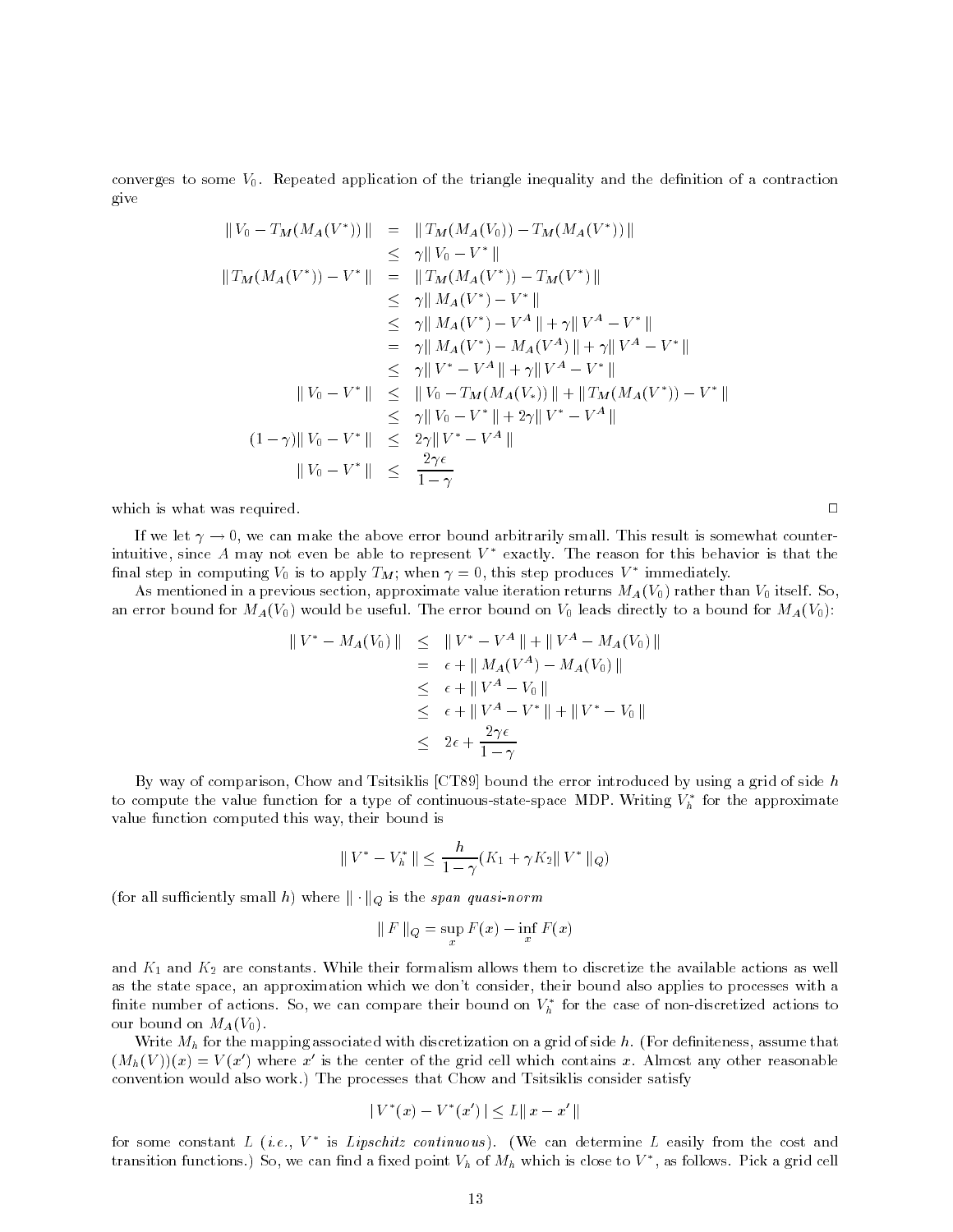C. Write  $\cup_H$  and  $\cup_L$  for the maximum and minimum values of  $V$  . In  $\cup$  ; write  $x_H$  and  $x_L$  for states  $x\in \cup$ which achieve these values. (Such states exist because  $V$  is continuous.) We know that  $\|x_H - x_L\| \leq n,$ since the diameter of C is h. Therefore, by the Lipschitz condition,  $|C_H - C_L| \leq hL$ . So, if we set  $V_h(x)$  to be  $\frac{1}{2}(C_H - C_L)$  for all  $x \in C$ , the largest difference between  $V$  and  $V_h$  on  $C$  will be  $\frac{1}{2}$ . Applying our error bound now gives a set of the set of the set of the set of the set of the set of the set of the set of the set of the set of the set of the set of the set of the set of the set of the set of the set of the set of the set of

$$
||V^* - V_h^*|| = hL(1 + \frac{\gamma}{1-\gamma})
$$

which has slightly different constants but the same behavior as  $h \to 0$  or  $\gamma \to 1$  as the bound of Chow and Tsitsiklis. Our bound is valid for any  $h$ , rather than just sufficiently small  $h$ . Their bound depends on  $\|V\|_{Q}$ ; since  $\|V\|_{Q}$  is bounded by  $\frac{1}{1-\gamma}$ , where r is the largest single-step expected reward, we have folded a similar dependence into the constant L.

The sort of error bound which we have proved is particularly useful for function approximators such as linear interpolation which have many fixed points. (In fact, every function which is representable by a linear interpolator is a fixed point of that interpolator's mapping. The same is true for bilinear interpolation, grids, and 1-nearest-neighbor; it is not true for local weighted averaging or  $k$ -nearest-neighbor for  $k > 1$ .) Because it depends on the maximum difference between  $V^*$  and the fixed point of  $M_A$ , the error bound is not very useful if  $V^*$  may have large discontinuities at unknown locations: if  $V^*$  has a discontinuity of height d, then any averager which can't mimic the location of this discontinuity exactly will have no representable functions (and therefore no fixed points) within  $\frac{2}{2}$  of v  $\,$  .

### 6.2 In practice

The most common problem with approximate value iteration is the presence of barriers in the derived MDP. That is, sometimes the derived MDP can be divided into two pieces so that the first piece contains the goal and the second piece has no transitions into the first. In this case, the estimated values of the states in the second piece will be infinite. (We mentioned a special case of this situation above: if the averager ignores the goal state, then the derived MDP will have no transitions into the goal.) A less drastic but similar problem occurs when the second piece has only low-probability transitions to the first; in this case, the costs for states in the second piece will not be infinite, but will still be artificially inflated.

This sort of problem is likely to happen when the MDP has short transitions and when there are large regions where a single state dominates the averager. For a particularly bad example, suppose our function approximator is 1-nearest-neighbor. If the transitions out of a sampled state x in M are shorter than half the distance to the nearest adjacent sampled state, then the only transitions out of x in  $M'$  will lead straight back to x. Similarly, in local weighted averaging with a narrow kernel, a short transition out of x in M will translate to a high probability self loop in  $M'$ . In both cases, the effect of the averager is to produce a drag on transitions out of x: actions in  $M'$  don't get the agent as far on average as they did in M.

One way to reduce this drag is to make sure that no single state has the dominant weight over a large region. The best way to do so is to sample the state space more densely; but if we could afford to do that, we wouldn't need a function approximator in the first place. Another way is to increase a smoothing parameter such as kernel width or number of neighbors, and so reduce the weight of each sample point in its immediate neighborhood. Unfortunately, increased smoothing brings its own problems: it can remove exactly the features of the value function that we are interested in. For example, if the agent must follow a long, narrow path to the goal, the scattering effect of a wide-kernel averager is almost certain to push it off of the path long before it reaches the end. We will see an example of this problem in the hill-car experiment below.

Both of the above problems — too much smoothing and the introduction of barriers — can be reduced if we can alter our MDP so that the actions move the agent farther. For example, we might look ahead two or more time steps at each value backup. (This strategy corresponds to the dynamic programming operator  $T_M^n \circ M_A$  for some  $n > 1$ . Since  $T_M^n$  is the backup operator for an MDP (derived by composing n copies of M), the previous sections' convergence theorems also apply to  $T_M^n \circ M_A$ .) While in general the cost of looking ahead n steps is exponential in  $n$ , there are many circumstances where we can reduce this cost dramatically. For instance, in a physical simulation, we can choose a longer time increment; in a grid world, we can consider only the compound actions which don't contain two steps in opposite directions; and in the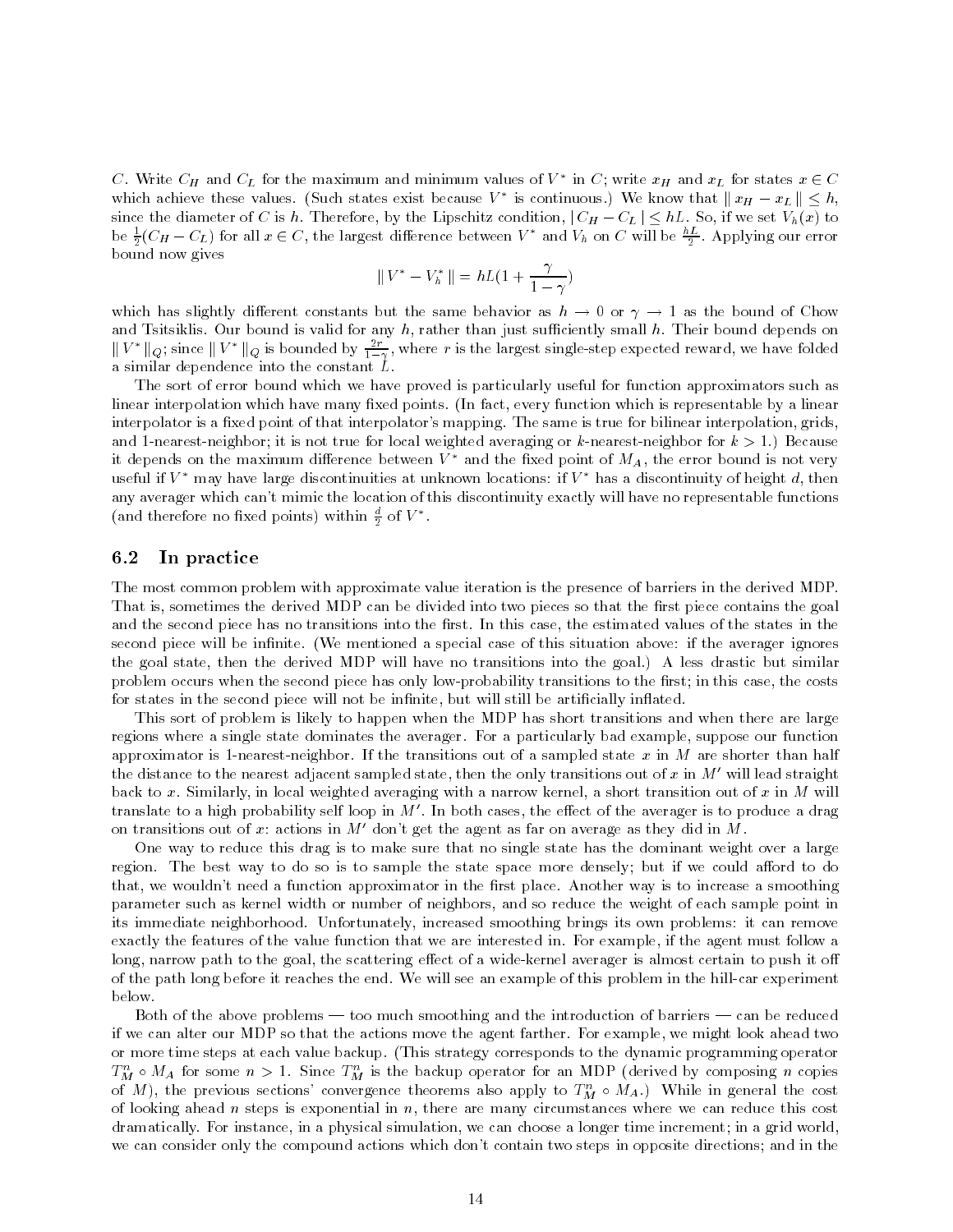case of a Markov process, where there's only 1 action, the cost of lookahead is linear rather than exponential in n. (In the last case,  $TD(\lambda)$  [Sut88] allows us to combine lookaheads at several depths.) If actions are selected from an interval of  $\mathbb R$ , numerical minimum-finding algorithms such as Newton's method or golden section search can find a local minimum quickly. In any case, if the depth and branching factor are large enough, standard heuristic search techniques can at least chip away at the base of the exponential.

#### $\overline{7}$ **Experiments**

This section describes our experiments with the Markov decision problems from [BM95].

## 7.1 Puddle world

In this world, the state space is the unit square, and the goal is the upper right corner. The agent has four actions, which move it up, left, right, or down by .1 per step. The cost of each action depends on the current state: for most states, it is the distance moved, but for states within the two \puddles," the cost is higher. See figure 6.

For a function approximator, we will use bilinear interpolation, defined as follows: to find the predicted value at a point  $(x, y)$ , first find the corners  $(x_0, y_0)$ ,  $(x_0, y_1)$ ,  $(x_1, y_0)$ , and  $(x_1, y_1)$  of the grid square containing  $(x, y)$ . Interpolate along the left edge of the square between  $(x_0, y_0)$  and  $(x_0, y_1)$  to find the predicted value at  $(x_0, y)$ . Similarly, interpolate along the right edge to find the predicted value at  $(x_1, y)$ . Now interpolate across the square between  $(x_0, y)$  and  $(x_1, y)$  to find the predicted value at  $(x, y)$ .

Figure 6 shows the cost function for one of the actions, the optimal value function computed on a 100-100 grid, an estimate of the optimal value function computed with bilinear interpolation on the corners of a 7-7 grid (*i.e.*, on 64 sample points), and the difference between the two estimates. Since the optimal value function is nearly piecewise linear outside the puddles, but curved inside, the interpolation performs much better outside the puddles: the root mean squared difference between the two approximations is 2.27 within one step of the puddles, and .057 elsewhere. (The lowest-resolution grid which beats bilinear interpolation's performance away from the puddles is 20 - 120; but even a 5 - 1 grid can beat its performance near the puddles.)

### 7.2 Car on a hill

In this world, the agent must drive a car up to the top of a steep hill. Unfortunately, the car's motor is weak: it can't climb the hill from a standing start. So, the agent must back the car up and get a running start. The state space is [1; 2] -[1] - [2], within the cars the position and velocity of the car; there are two actions, forward and reverse. (This formulation differs slightly from [BM95]: they allowed a third action, coast. We expect that the difference makes the problem no more or less difficult.) The cost function measures time until goal.

There are several interesting features to this world. First, the value function contains a discontinuity despite the continuous cost and transition functions: there is a sharp transition between states where the agent has just enough speed to get up the hill and those where it must back up and try again. Since most function approximators have trouble representing discontinuities, it will be instructive to examine the performance of approximate value iteration in this situation. Second, there is a long, narrow region of state space near the goal through which all optimal tra jectories must pass (it is the region where the car is partway up the hill and moving quickly forward). So, excessive smoothing will cause errors over large regions of the state space. Finally, the physical simulation uses a fairly small time step, .03 seconds, so we need fine resolution in our function approximator just to make sure that we don't introduce a barrier.

The results of our experiments appear in gure 7. For a reference model, we t a 128 - 128 grid. While this model has 16384 parameters, it is still less than perfect: the right end of the discontinuity is somewhat rough. (Boyan and Moore used a 200 by 200 grid to compute their optimal value function, and it shows no perceptible roughness at this boundary.) We also the this smaller grids, one 64 - 64 - 64 - 64 - 64 -Finally, we t a weighted 4-nearest neighbor model using the 1024 centers of the cells of the 32 - 32 grid as sample points, and another using a uniform random sample of 1000 points from the state space. Note that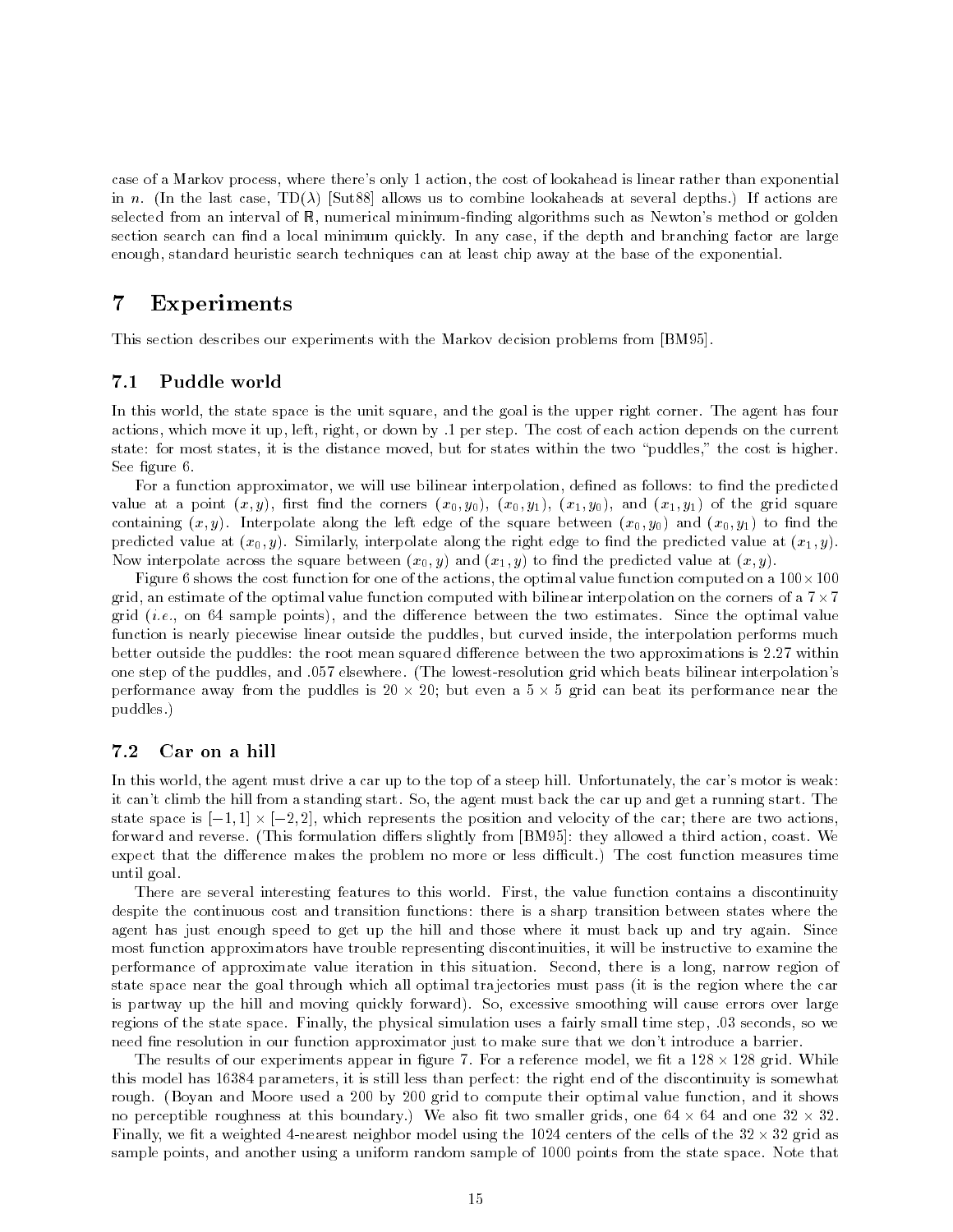

Figure 6: The puddle world. From top left: the cost of moving up, the optimal value function as seen by a - 100 grid, the optimal value function as seen by bilinear interpolation on the corners of a 7 - 7 grid, and the difference between the two value functions.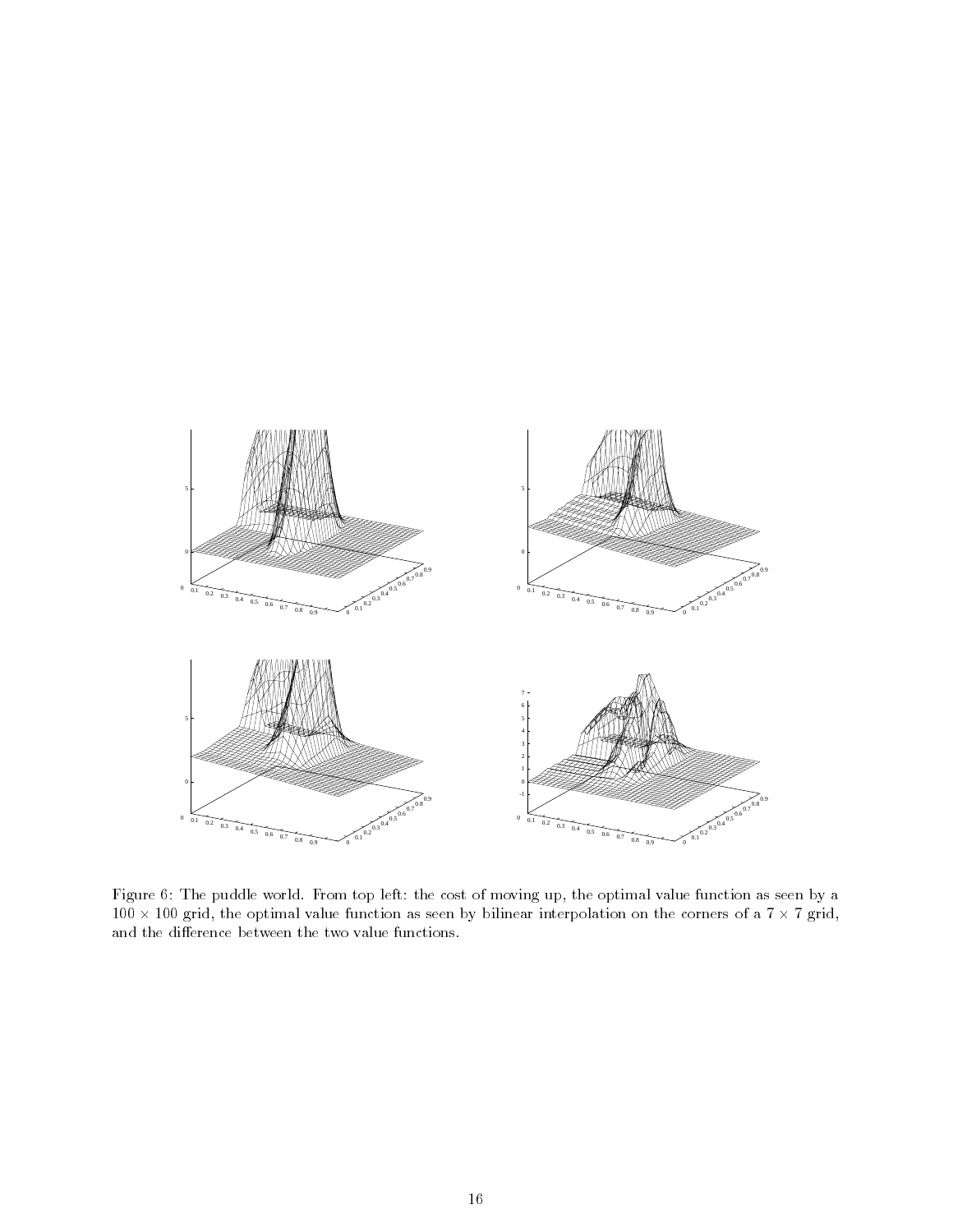

Figure 7: Approximations to the value function for the hill-car problem. From the top: the reference model, a 32 - 32 grid, a k-nearest-neighbor model, the serror of the 32 - 32 grid, and the service of the service neighbor model. In each plot, the horizontal axes represent the agent's position and velocity, and the vertical axis represents the estimated time remaining until reaching the summit at  $x = .6$ .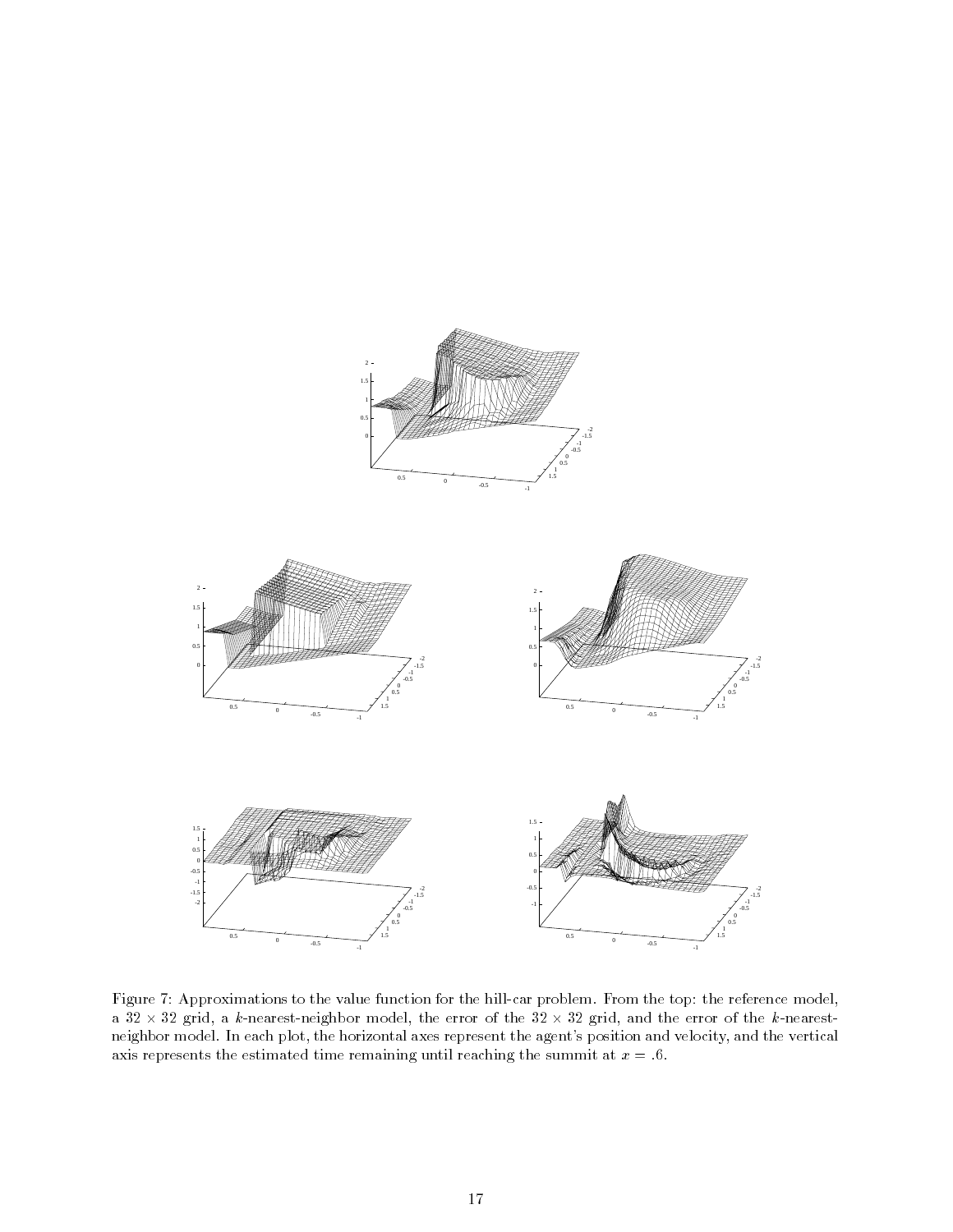

Figure 8: Two smaller models for the hill-car world: a divergent 12 - 12 grid, and a convergent nearestneighbor model on the same 144 sample points.

the nearest-neighbor methods are roughly comparable in complexity to the 32 - 32 grid: each one requires us to evaluate about two thousand transitions in the MDP for every value backup.

As the difference plots show, most of the error in the smaller models is concentrated around the discontinuity in the value function. Near the discontinuity, the grids perform better than the nearest-neighbor models (as we would expect, since the nearest-neighbor models tend to smooth out discontinuities). But away from the discontinuity, the nearest-neighbor models win. The 32 - 32 nearest-neighbor model also beats the 32 - 32 grid at the right end of the discontinuity: the car is moving slowly enough here that the grid thinks that one of the actions keeps the car in exactly the same place. The nearest-neighbor model, on the other hand, since it smooths more, doesn't introduce as much drag as the grid does and so doesn't have this problem. The root mean square error of the 64 - 64 grid (not shown) from the reference model is , and a set the 32 - 32 - 32 grid is 0:336s. The same strict is the 4-nearest-neighbor the 4-nearest-neighbor the grid points is 0.205s. The nearest-neighbor fitter with a random sample (not shown) performs slightly worse, but still significantly better than the 32--tail (one-tailed t-test  $\alpha$  -test  $\alpha$  -test significantly distinguished to  $\alpha$ over 5 runs, is  $0.235s$ .

All of the above models are fairly large: the smallest one requires us to evaluate 2000 transitions for every value and happens when when when model when when we try to hall a smaller model. The 12 - 12 - 12 - 12 shown after 60 iterations; it is in the process of diverging, since the transitions are too short to reach the goal from adjacent grid cells. The 4-nearest-neighbor fitter on the same 144 grid points has converged; its RMS error from the reference model is 0:278s (better than the 32 - 32 grid, despite needing to simulate fewer than one-seventh as many transitions). A 4-nearest-neighbor fitter on a random sample of size 150 (not shown) also converged, with RMS error  $0.423s$ .

## 8

We have proved convergence for a wide class of approximate temporal difference methods, and shown experimentally that these methods can solve Markov decision processes more efficiently than grids of comparable accuracy.

Unfortunately, many popular function approximators, such as neural nets, linear regression, and CMACs, do not fall into this class (and in fact can diverge). The chief reason for divergence is exaggeration: the more a method can exaggerate small changes in its target function, the more often it diverges under temporal differencing. (In some cases, though, it is possible to detect and compensate for this instability. The grow-support algorithm of  $[BM95]$ , which detects instability by interspersing  $TD(1)$  "rollouts," is a good example.)

There is another important difference between averagers and methods like neural nets. This difference is the ability to allocate structure dynamically: an averager cannot decide to concentrate its resources on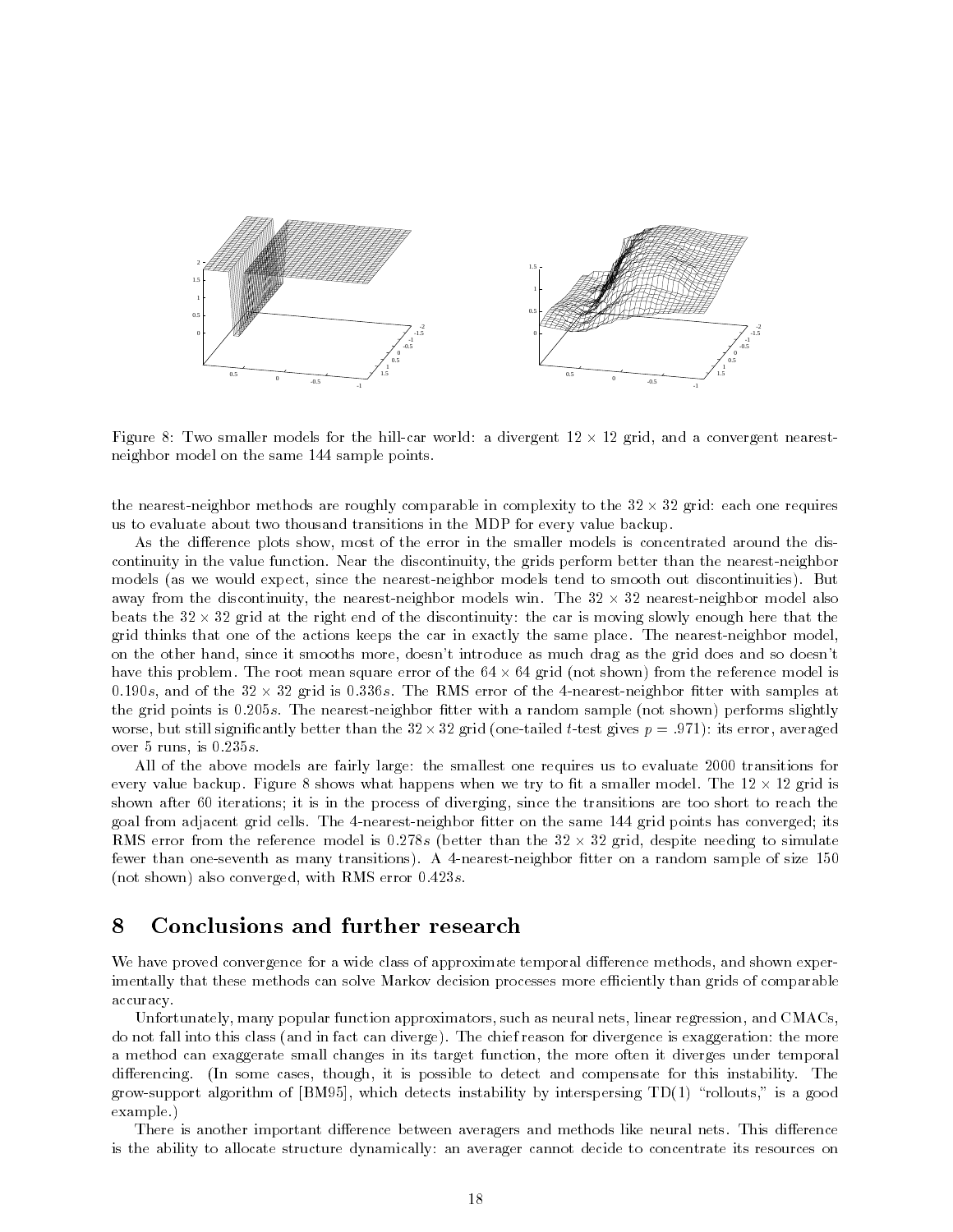one important region of the state space, whether or not this decision is justied. This ability is important, and it can be grafted on to averagers (for example, adaptive sampling for k-nearest-neighbor, or adaptive meshes for grids or interpolation). The resulting function approximator still does not exaggerate; but it is no longer an averager, and so is not covered by this paper's proofs. Still, methods of this sort have been shown to converge in practice [Moo94, Moo91], so there is hope that a proof is possible.

## A The derived process for Q-learning

Here is the analog for  $Q$ -learning of the derived MDP theorem. The chief difference is that, where the theorem for value iteration considered the combined operator  $T_M \circ M_A$ , this version considers  $M_A \circ T_M$ . The difference is necessary to keep the min operation in the  $Q$ -learning backup from getting in the way. Of course, if we show that either  $T_M \circ M_A \circ T_M$  converges from any initial guess, then the other must also converge.

**Theorem A.1 (Derived MDP for Q-learning)** For any averager A with mapping  $M_A$ , and for any MDP M (either discounted or nondiscounted) with Q-learning backup operator  $T_M$ , the function  $M_A \circ T_M$ is the  $Q$ -learning backup operator for a new Markov decision process  $M'$ .

**PROOF:** The domain of A will now be pairs of states and actions. Write  $\beta_{xayb}$  for the coefficient of  $Q(y, b)$ in the approximation of  $Q(x, a)$ ; write  $k_{xa}$  and  $\beta_{xa}$  for the constant and its coefficient.

Take an initial guess  $Q(x, a)$ . Write Q' for the result of applying  $T_M$  to Q; write Q" for the result of applying  $M_A$  to  $Q'$ . Then we have

$$
Q'(x, a) = E(c(x, a) + \gamma \min_{b} Q(\delta(x, a), b))
$$
  
\n
$$
= c_{xa} + \gamma \sum_{y} p_{xay} \min_{b} Q(y, b)
$$
  
\n
$$
Q''(z, c) = \sum_{x} \sum_{a} \beta_{zcxa} Q'(x, a) + \beta_{zc} k_{zc}
$$
  
\n
$$
= \sum_{x} \sum_{a} \beta_{zcxa} \left( c_{xa} + \gamma \sum_{y} p_{xay} \min_{b} Q(y, b) \right) + \beta_{zc} k_{zc}
$$
  
\n
$$
= \sum_{x} \sum_{a} \beta_{zcxa} c_{xa} + \gamma \sum_{x} \sum_{a} \beta_{zcxa} \sum_{y} p_{xay} \min_{b} Q(y, b) + \beta_{zc} k_{zc}
$$
  
\n
$$
= \left( \sum_{x} \sum_{a} \beta_{zcxa} c_{xa} + \beta_{zc} k_{zc} \right) + \gamma \sum_{y} \left( \sum_{x} \sum_{a} \beta_{zcxa} p_{xay} \right) \min_{b} Q(y, b)
$$

We now interpret the first parenthesis above as the cost of taking action c from state z in  $M'$ ; the second parenthesis is the transition probability  $p'_{zcy}$  for M'. Note that the sum  $\sum_{y} p'_{zcy}$  will generally be less than 1; so we will make up the difference by adding a transition in M' from state z with action c to state 1 (which is assumed as before to be cost-free and absorbing and to have  $V(1) \equiv 0$ .  $\Box$ 

## Acknowledgements

I would like to thank Rich Sutton, Andrew Moore, Justin Boyan, and Tom Mitchell for their helpful conversations with me. Without their constantly poking holes in my misconceptions, this paper would never have been written. This material is based on work supported under a National Science Foundation Graduate Research Fellowship, and by NSF grant number BES-9402439. Any opinions, findings, conclusions, or recommendations expressed in this publication are those of the author and do not necessarily reflect the views of the National Science Foundation.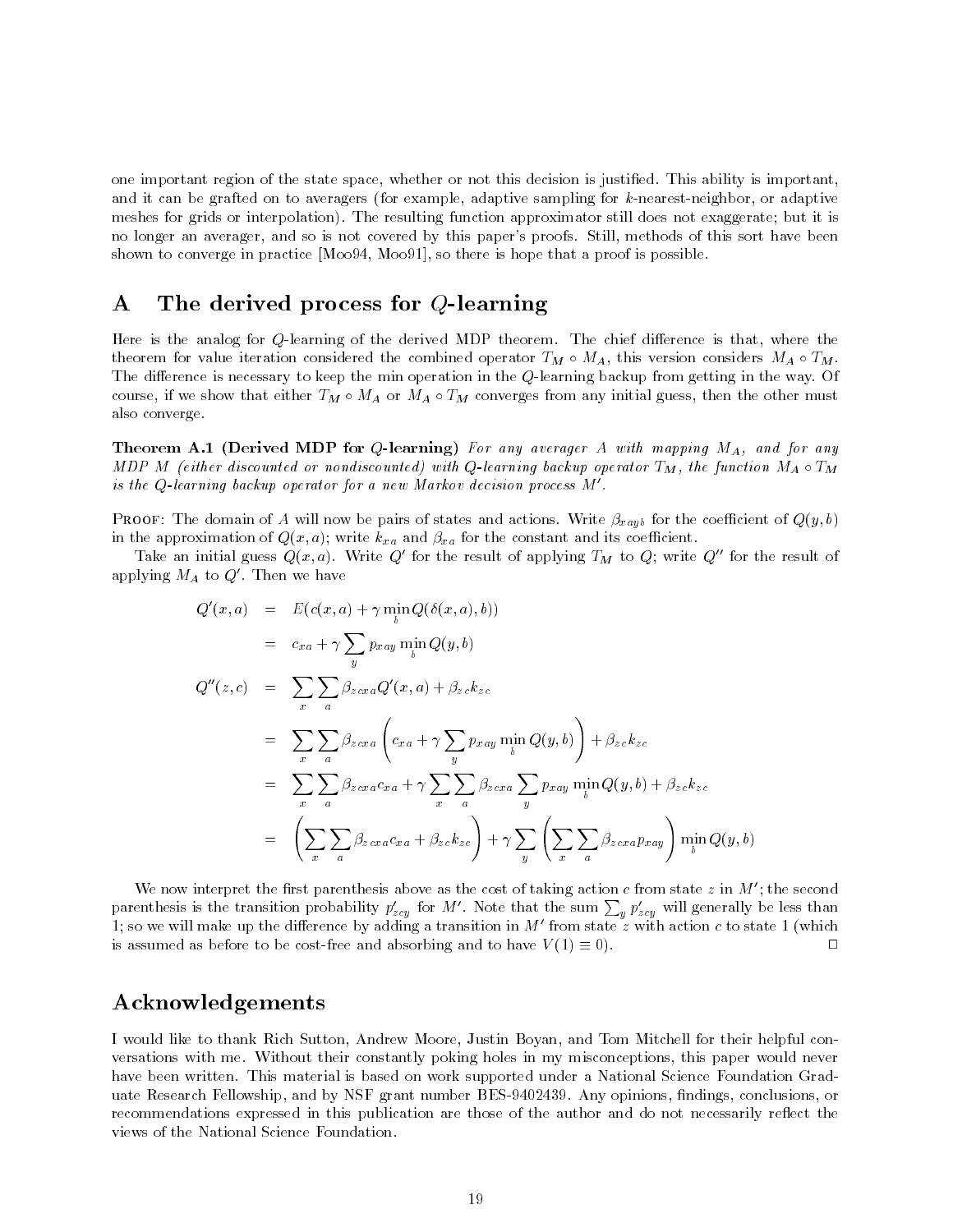## References

- [BD59] R. Bellman and S. Dreyfus. Functional approximations and dynamic programming. Mathematical Tables and Aids to Computation,  $13:247-251$ ,  $1959$ .
- [Bel58] R. Bellman. On a routing problem. *Quarterly of Applied Mathematics*, 16(1):87-90, 1958.
- [Bel61] R. Bellman. Adaptive Control Processes. Princeton University Press, 1961.
- [BKK63] R. Bellman, R. Kalaba, and B. Kotkin. Polynomial approximation a new computational technique in dynamic programming: allocation processes. Mathematics of Computation, 17:155-161, 1963.
- [Bla65] D. Blackwell. Discounted dynamic programming. Annals of Mathematical Statistics, 36:226-235, 1965.
- [BM95] J. A. Boyan and A. W. Moore. Generalization in reinforcement learning: safely approximating the value function. In G. Tesauro and D. Touretzky, editors, Advances in Neural Information Processing Systems, volume 7. Morgan Kaufmann, 1995.
- [BT89] D. P. Bertsekas and J. N. Tsitsiklis. Parallel and Distributed Computation: Numerical Methods. Prentice Hall, 1989.
- [CT89] C.-S. Chow and J. N. Tsitsiklis. An optimal multigrid algorithm for discrete-time stochastic control. Technical Report P-135, Center for Intelligent Control Systems, 1989.
- [Day92] P. Dayan. The convergence of TD( $\lambda$ ) for general lambda. *Machine Learning*, 8(3-4):341-362, 1992.
- [FF62] L. R. Ford, Jr. and D. R. Fulkerson. Flows in Networks. Princeton University Press, 1962.
- [JJS94] T. Jaakkola, M. I. Jordan, and S. P. Singh. On the convergence of stochastic iterative dynamic programming algorithms. Neural Computation,  $6(6)$ :1185-1201, 1994.
- [Lin92] L.-J. Lin. Self-improving reactive agents based on reinforcement learning, planning, and teaching. Machine Learning,  $8(3-4):293-322$ , 1992.
- [Moo91] A. W. Moore. Variable resolution dynamic programming: efficiently learning action maps in multivariate real-valued state-spaces. In L. Birnbaum and G. Collins, editors, Machine Learning: Proceedings of the eighth international workshop. Morgan Kaufmann, 1991.
- [Moo94] A. W. Moore. The parti-game algorithm for variable resolution reinforcement learning in multidimensional state spaces. In S. J. Hanson, J. D. Cowan, and C. L. Giles, editors, Advances in Neural Information Processing Systems, volume 6. Morgan Kaufmann, 1994.
- [Sab93] P. Sabes. Approximating Q-values with basis function representations. In Proceedings of the Fourth Connectionist Models Summer School, Hillsdale, NJ, 1993. Lawrence Erlbaum.
- [Sam59] A. L. Samuels. Some studies in machine learning using the game of checkers. IBM Journal of Research and Development,  $3(3):210-229$ , 1959.
- [SS94] S. P. Singh and R. S. Sutton. Reinforcement learning with replacing eligibility traces. Manuscript in preparation, 1994.
- [Sut88] R. S. Sutton. Learning to predict by the methods of temporal differences. Machine Learning,  $3(1):9-44, 1988.$
- [Tes90] G. Tesauro. Neurogammon: a neural network backgammon program. In IJCNN Proceedings III, pages 33-39, 1990.